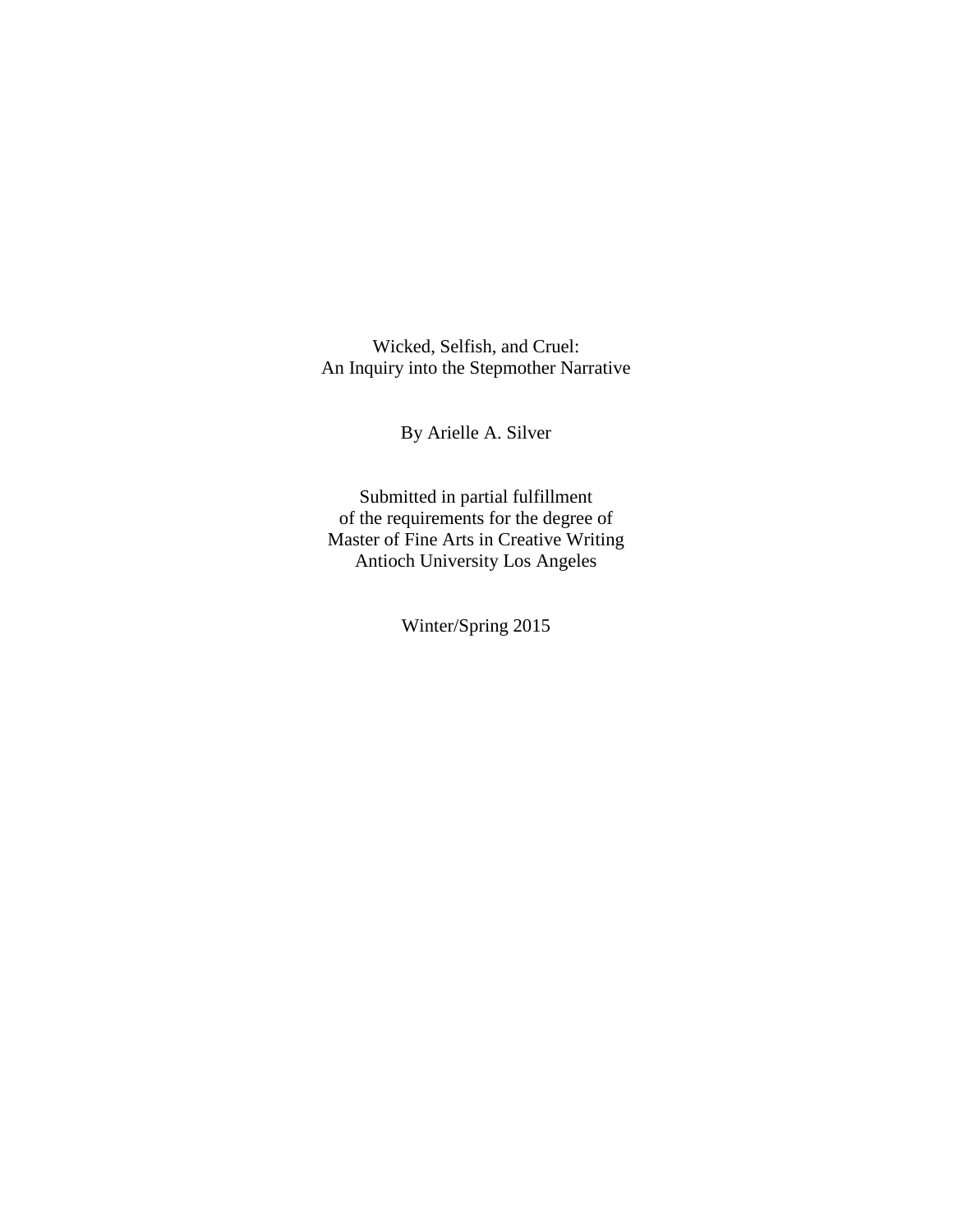*I have always been fascinated by difficult loves, and stepmothers, as the fairy tales all tell, are inherently a challenge…* Andrew Solomon (60)

On an early spring morning in 1930, a tiny second-floor apartment in Erie, Pennsylvania erupted in flames. The Mumbulo family—Ralph, Edna, and eleven-year-old Hilda—lived in the one-bedroom space. Ralph was a welder and had already left for work, so when the fire broke out, Edna, whose dressmaking business was based out of the apartment, was at home alone with Hilda. Flimsy composition walls separated them from their neighbors. By the time the fire department arrived, the building was already engulfed in smoke, and most of the tenants were out on the street. Emergency medics found Hilda collapsed on a neighbor's cot, unconscious from smoke inhalation, with critical burns on her face and body. She was rushed to the local medical center, but four hours later, Hilda died of burn trauma. In the police investigation, traces of gasoline corroborated Edna's story that the pan of gasoline she had been using to clean a dress had ignited. The exact cause of the fire was not determined, criminal charges were not pressed, and soon thereafter, the investigation officially closed (Laythe 4-6).

Later that spring, however, the investigation reopened after a neighbor confided suspicions to the coroner that the fire had been deliberately set. The restored inquiry revealed that Edna had not been Hilda's biological mother. Amid revelations that Hilda was to inherit a large sum from her deceased mother's estate, a witch hunt for Edna ensued. Swiftly, Edna transformed from a good mother whose daughter had died in an unfortunate fire, into a wicked stepmother who had deliberately, with her husband as passive accomplice, set her stepdaughter aflame (6-7).

1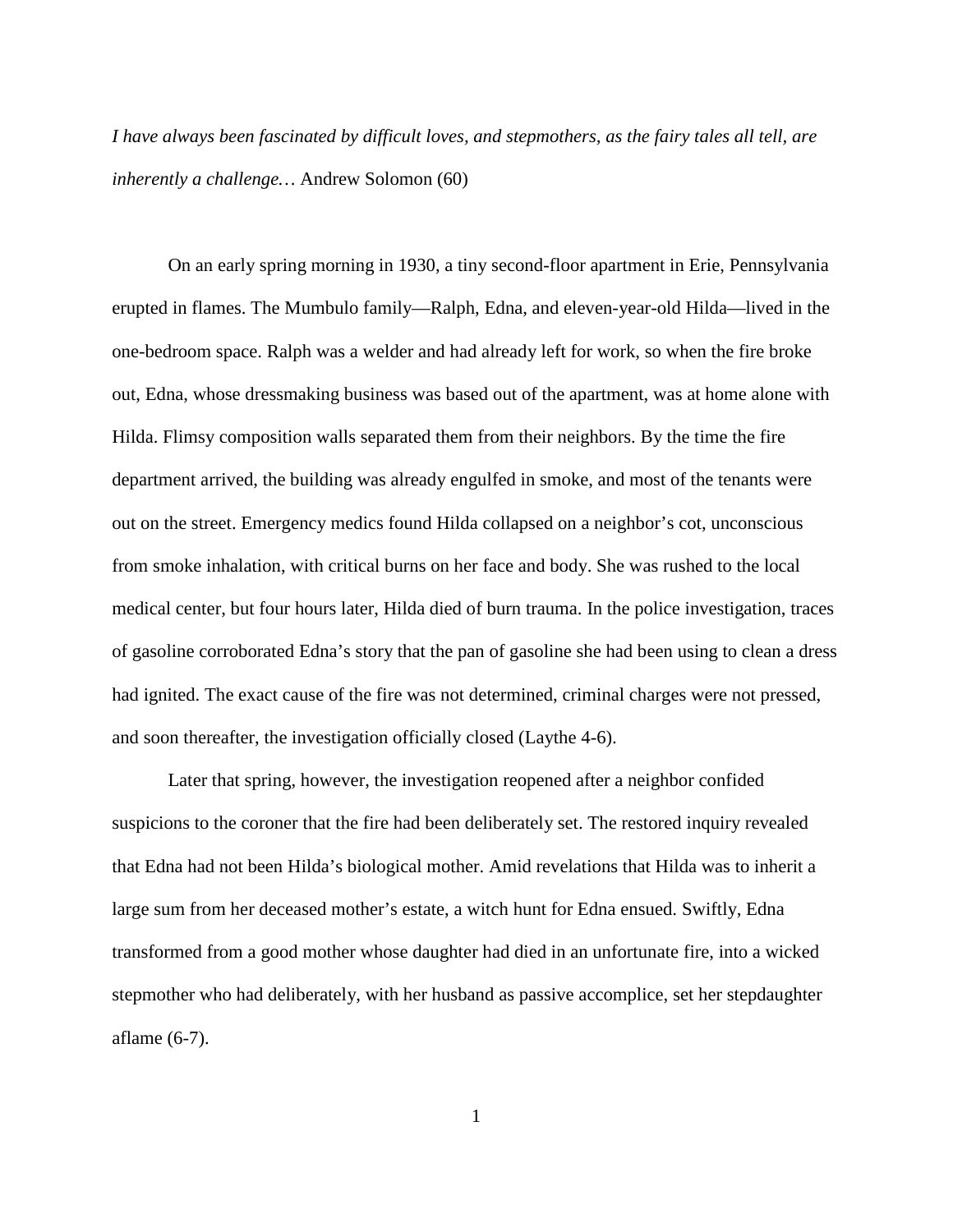By 1990, when Edna Mumbulo died, few remembered her as the "Erie Murderess" or the "Torch Killer of 1930" (1). In Erie, none could recall the sensational trial that accused and convicted Edna of murdering her stepdaughter (11). Even with court archives, one would have difficulty pinpointing the exact moment when Edna Mumbulo transformed in her neighbors' eyes from an ordinary woman into "a character, a prototype, a sinister cliché" (Martin 41). However, as criminologist and historian Joseph Laythe writes, "It can hardly be denied that that [sic] public opinion held gendered views of crime—women do not commit crimes, but those that do commit the most horrific crimes and are stepmothers are the most evil of all women," and in 1930, the case drew hundreds of onlookers to the courthouse (11). Laythe concludes, "her gender and her status as a stepmother affected both the public perception and court decisions of her case. The idea of a mother killing a child, to many, seemed beyond comprehension. Mothers are supposed to be caring, loving, and nurturing. Stepmothers, according to the myth, are not"  $(15)$ .

Although the chronicles of Edna Mumbulo may have slipped into obscurity, the roles are very familiar. The wicked stepmother. The passive father. The dead mother. The innocent child. It's a cast of fairy tale stereotypes, but it's also news. An Internet search of recent headlines quickly reveals that the lurid caricature is thriving today. *The Hollywood Reporter*, addressing elder abuse accusations against the wife of famed DJ Casey Kasem, reported in June 2014 "Casey Kasem's Daughter on Her Stepmother: 'I Want This Evil Woman in Jail.'" In July 2014, a federal judge in Hawaii had ruled that a so-called "'evil stepmother derived pleasure" from severely beating her five-year-old stepdaughter, and *NBC News* reported, "Judge Sentences 'Evil Stepmother' to 20 Years." In October 2014, the U.K. newspaper *The Mirror* announced, "Boy found alive after being battered, strangled and THROWN into quarry by evil stepmother,"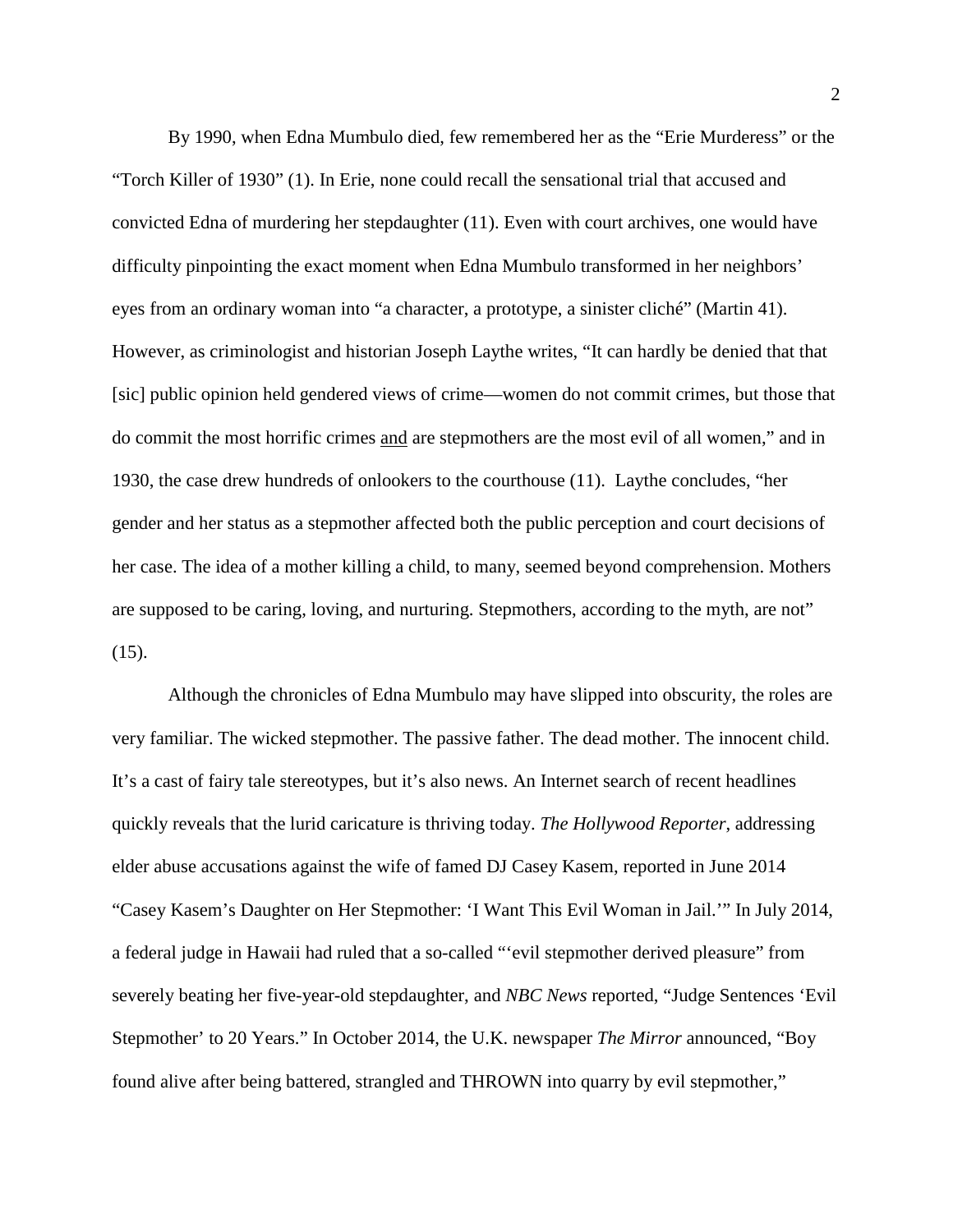reporting from China's Guishou province, where the stepmother of a seven-year-old boy allegedly sought revenge for her husband's divorce filing. The stepmother is now facing fifteen years' imprisonment for abduction and attempted murder.

In popular culture, the stepmother caricature is wicked, selfish, and cruel. She is a monstrous, abusive, and hated villain. She is greedy for fortune and attention. She is jealous of her stepchildren, and in a witchy rage will stoop to the vilest levels of savagery. Like all caricatures, her features are exaggerated, her qualities grotesquely overwrought, and her reputation indefatigable. A stubbornly persistent story, it artlessly pokes its way around the newsrooms and psyche of popular culture. Marriage and family therapist Bette U. Kiernan writes, "Stories are important in our lives. We gain a sense of who we are through narratives, the telling of stories to ourselves and others about what has happened to us. We form our identities through integrating our personal family histories with the legends of our culture" (Kiernan 1). That stories are important is the very basis of cultural identity, from biblical parables to national pride. That they have power is the backbone of modern-day marketing firms. But what if the stories carried by our culture are at odds with our personal family structures? What if the legends bequeathed to us hold qualities that directly oppose the healthy identities we seek to develop? Why is the story of the wicked stepmother so tenacious?

Several years into my own role as a stepmother, when my oldest stepdaughter was twelve, I realized that despite having only a cursory familiarity with fairy tales, the "wicked stepmother" narrative gnawed at the back of my mind. My partner's daughters were five and eight years old when we met. Two years later, when the four of us moved into a house together, the oldest began introducing me to her friends as "stepmom." At first, the title surprised me. I had not previously given much thought to the word, and had not quite realized that I would don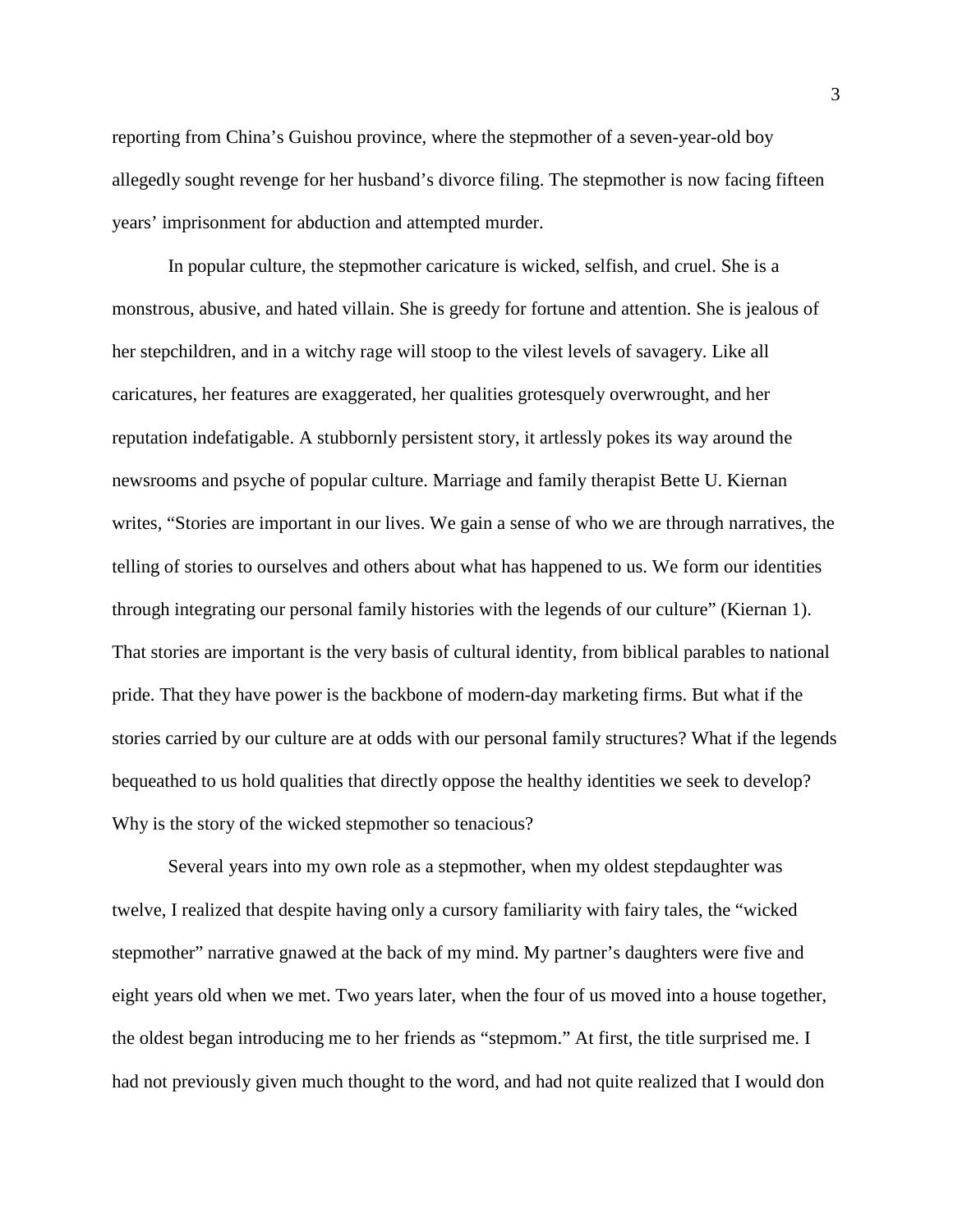the title once we all became a family. Several years after that, when the oldest was in middle school and beginning to express typical teenage angst coupled with unresolved anger about her parents' divorce, I detected the "wicked" story at the edge of my thoughts. Did she think of me that way? I wondered. I began second-guessing my every parenting choice. If I asked her to clear the dining table, did she think Cinderella? If her father took my side, was she Gretel? One morning, while out with a friend, the conversation naturally turned to parenting topics. As I relayed a recent challenge with our middle-schooler, I mentioned my "wicked stepmother" unease to my friend.

"Why do you care about that?" my friend asked.

It made me wonder—why *did* I care about that? And yet, I did. I had never read the actual fairy tales, but as a child had seen the Disney films. I had not consciously noticed the news headlines that perpetuated the trope, but I somehow instinctively knew that the words *evil* and *stepmother* were as culturally linked as *peanut butter* and *jelly*. Now a stepmother, I was suddenly cognizant of the cruel depictions and the merciless marriage between "stepmother" and "cruelty." Though I couldn't name them, I suspected countless stepmother characters supported this malevolent narrative. Even worse, I realized that the narrative was crippling my own selfconfidence as a parent, possibly undermining my stepdaughter's trust in me, and certainly impairing communication between the two households that our children moved between several times a week. The stepmother narrative created a direct conflict between my role as a parenting adult in my children's lives and the role society cast me to play.

Not having a stepparent of my own to assuage my confusion or to help resolve the narrative discord, I reached out to friends for real stories based on real stepmothers. I asked both American and international friends about their thoughts and feelings on the word *stepmother* and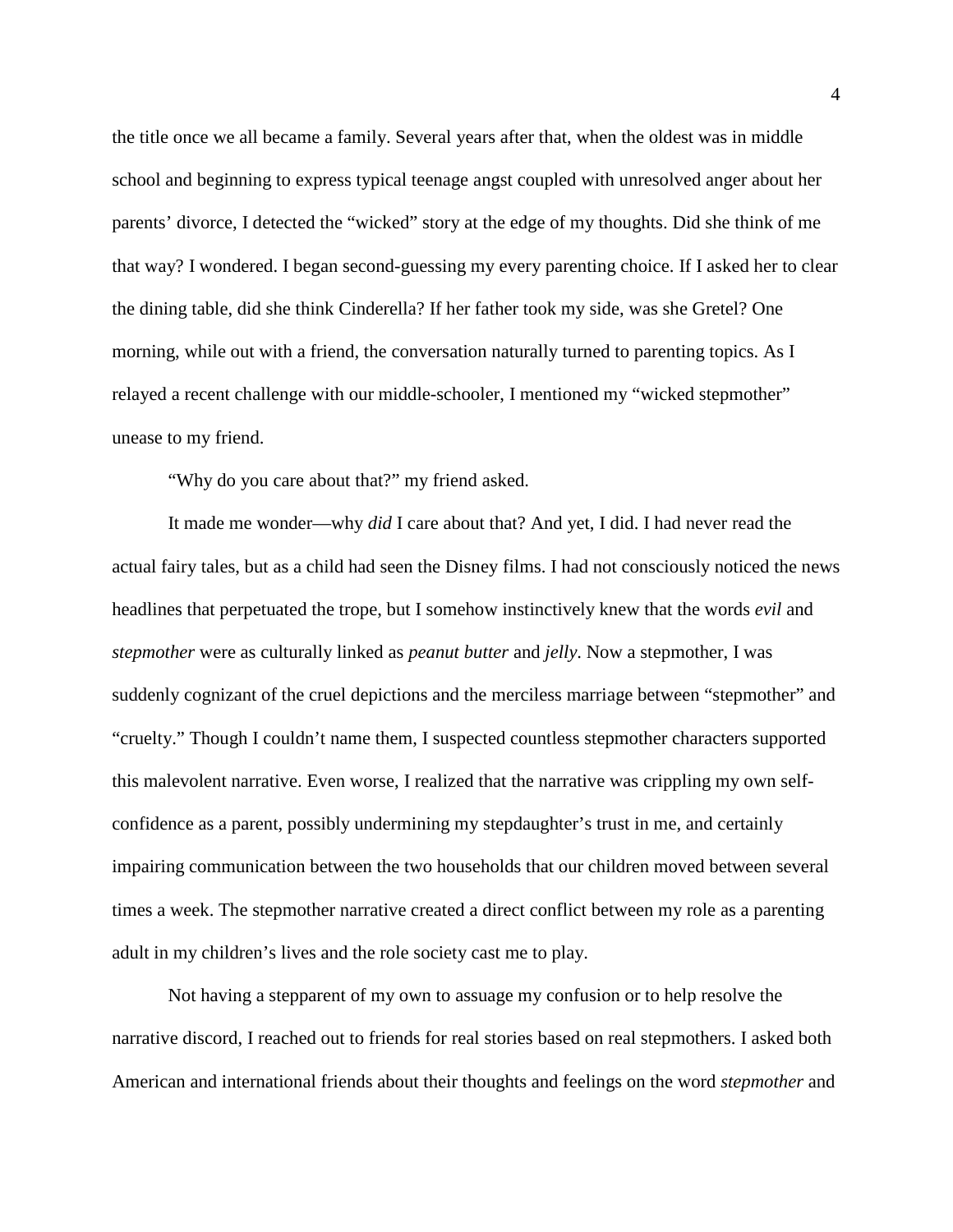found the cruel stereotype deeply embedded in their psyches, and widespread across cultural lines. Friends from New Jersey, North Carolina, and California had the same negative associations as my friends from Mexico, Venezuela, and Belarus.

"I can answer for my four-year-old," wrote Sarah V. from New Jersey. "She TOTALLY thinks stepmothers and stepsisters are naturally evil due to 'Cinderella'. She definitely thinks 'stepmother' always comes after wicked and is akin to 'witch' or something along those lines."

Laura T. from North Carolina wrote, "I have negative, Disney-induced associations with 'stepmom' that initially override the varied experiences I have of witnessing other peoples' relationships with stepmoms, and my own experiences as a stepmom. 'Stepdad' stays more varied without the negative connotation."

My multilingual friends shared the word for "stepmother" in their other languages, along with their distaste for the hateful insinuations attached to it. My Californian friend Amy, who is deaf, told me that in American Sign Language, stepmom is a compound word from the signs "fake" and "mother." I asked her to show me the two words. "Fake," she said, as she raised her right hand. She crossed the center of her index finger over her nose. "Mom," she said, and spread her five fingers as she touched her thumb to her chin.

In Spanish and Portuguese, the word stepmother is *madrastra*, coming from madre which means mother, with an added pejorative suffix. The literal translation is "lesser mother." Ligiah, a friend who emigrated from Mexico to the film and television industry in Los Angeles, wrote, "It sounds horrible in Spanish, and it was the word used in *Cinderella*, so if you had a nice stepmom, it was weird to have her associated with THAT mom. I always just called her 'my father's wife."

"*Madrastra* in Spanish," a Venezuelan friend wrote. "It sounds ugly."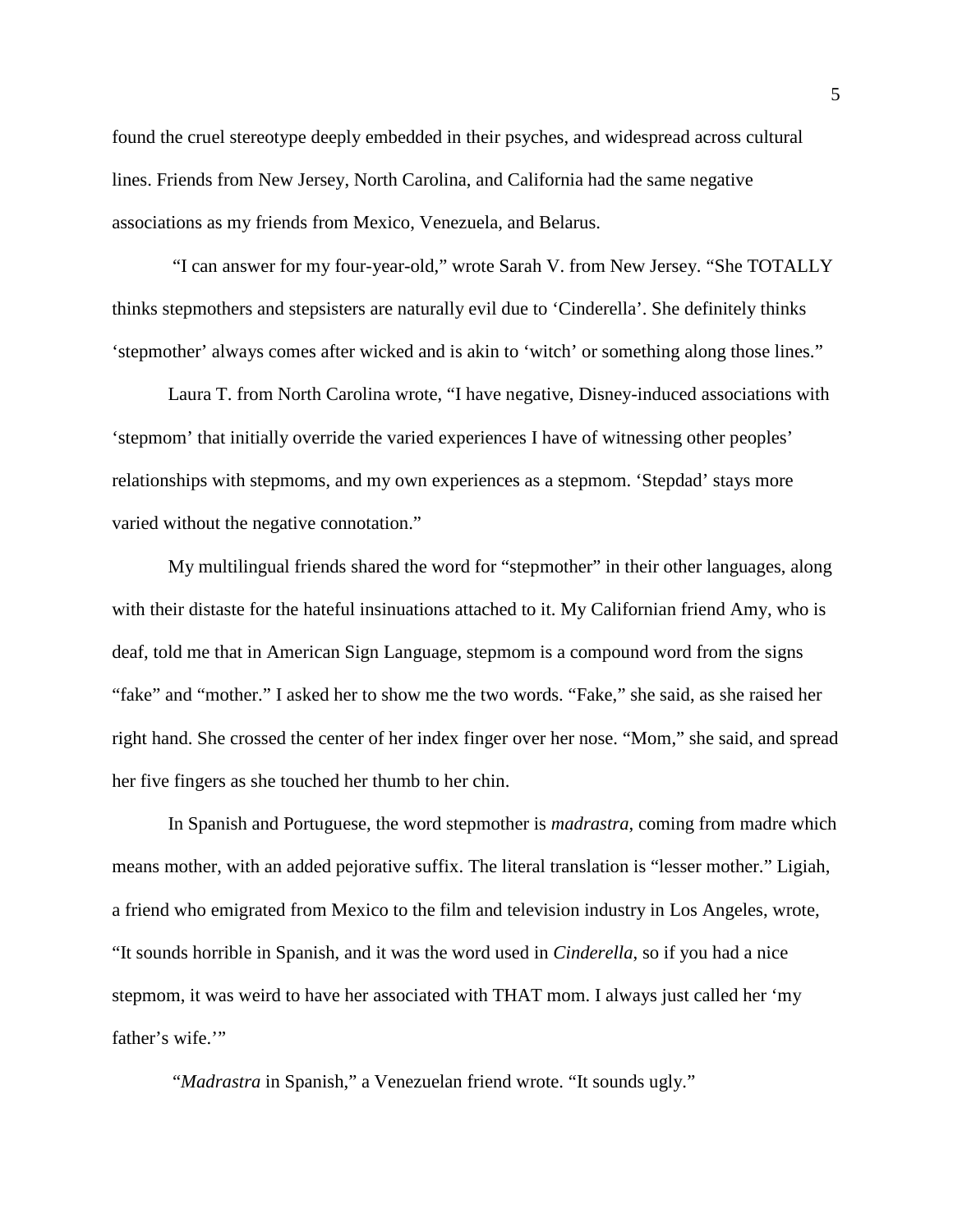Another friend agreed, "I hate the Spanish word. *Madrastra* sounds like the Wicked Witch of the West."

Natalie, from Belarus, told me, "You pronounce it *macheha*. Mother sounds like *mat*, and there's no real second word here, just a suffix added to mother. But the sound of it is quite evil. By the way, the plant coltsfoot is called *мать-и-мачеха* in Russian, literally mother-andstepmother, because its leaves are warm on the one side and cold on the other."

As disheartening as these findings were, they sparked my curiosity to dig deeper into the harsh narrative. This essay explores the wicked stepmother's historical and international domain, with particular attention to the Brothers Grimm fairy tales which have bequeathed us some of the most dominant images of the stepmother-witch. Curious to discern if there was a beneficial relevance to the trope, I examined the historical contexts which sustained the stereotype, along with Freudian and Jungian psycho- and neo-analytic interpretations. Alongside my examination, I inquired into the need for a counter-narrative of the marginalized other mother, and surveyed contemporary stepmother counter-narratives that expose the complex, authentic nature behind the women who mother other mothers' children.

Like the wicked stepmother concept, certain phrases are embedded in modern society's collective consciousness. "Once upon a time…" is one of these. It is the opening to many of our most recognizable fairy tales, and it is the opening to "Snow White," one of the leading stepmother fairy tales. This story, well known for the 1937 Walt Disney animated film, *Snow White and the Seven Dwarfs*, depicts a conflict between the innocent heroine Snow White and her narcissistic stepmother.

"Once upon a time in the middle of winter, when snowflakes the size of feathers were falling from the sky, a queen was sitting and sewing by a window with an ebony frame" (Grimm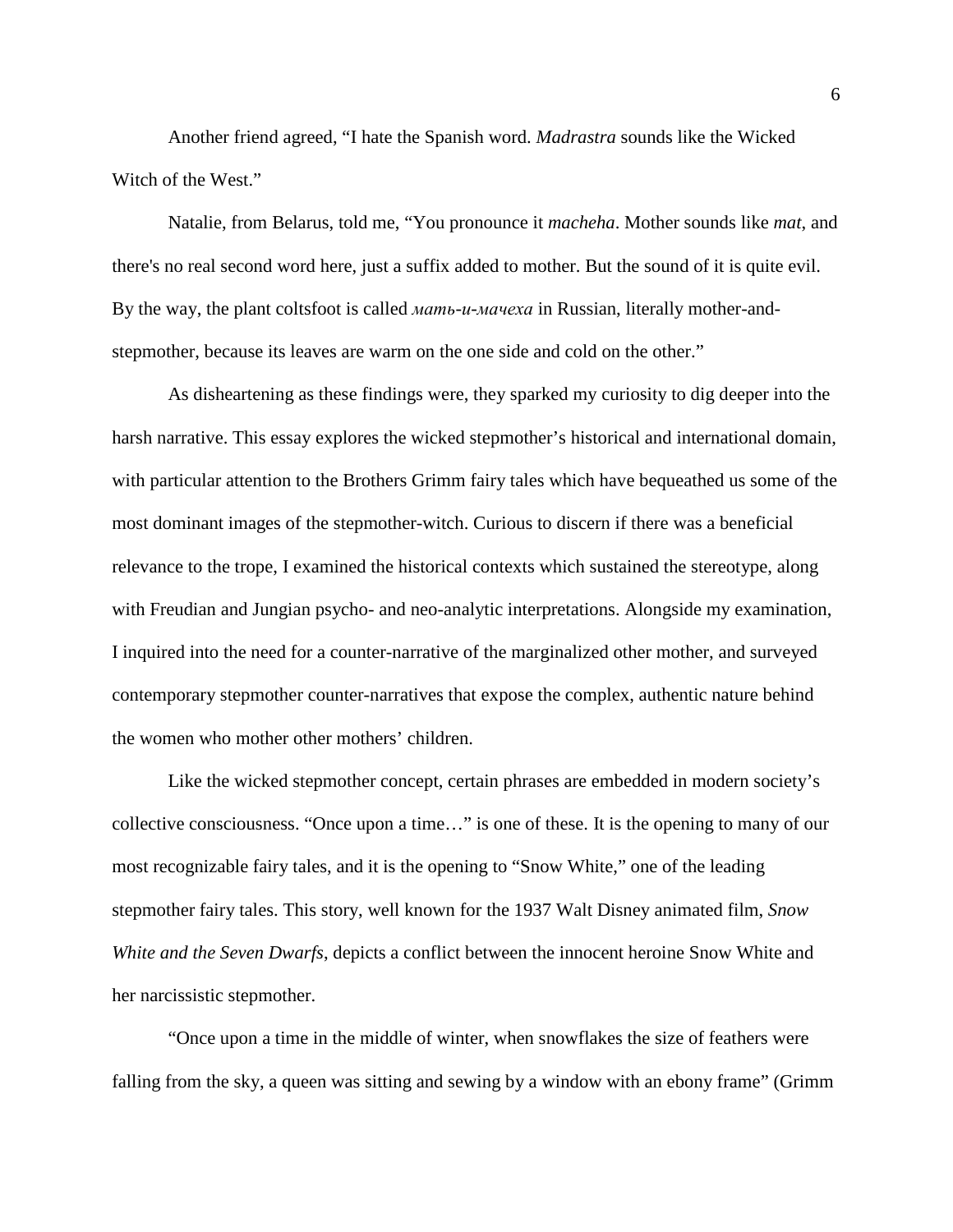*Annotated* 249). At the beginning of the story, a queen wishes for a daughter "as white as snow, as red as blood, and as black as the wood of the window frame" (249). Soon after, she does bear a child with these qualities, but a short time later, the good queen mother dies. In time, the king takes a new wife who "was a beautiful lady, but proud and domineering, and she could not bear the thought that anyone might be more beautiful than she was." The new queen frequently stands at a magic mirror asking, "Mirror, mirror, on the wall, who's the fairest one of all?" Each time, the mirror responds, "You, O Queen, are the fairest of all," and the queen is pleased (250). When Snow White reaches the age of seven, however, the queen's magic mirror changes its response. "My queen, you may be the fairest here, but Snow White is a thousand times more fair." The stepmother burns with a murderous rage, and summons a huntsman to kill Snow White in the forest. "I don't want to set eyes on her ever again," the queen tells him. "Bring me her lungs and her liver as proof that you have killed her." The huntsman takes Snow White out to the forest, but finds pity for her. He releases the child, and brings the wicked queen the lungs and liver of a boar. Meanwhile, the frightened child discovers a cottage in the woods. The dwarfs who live there welcome her to stay with them, and they strive to protect her (251). Soon, the stepmother queen finds out that Snow White is still alive, and disguising herself as an old peddler woman, attempts to kill the girl three times (255).

Snow White is eventually rescued by a prince, and they live happily ever after, but the Disney rendition leaves out the Grimms stepmother fate. "Iron slippers had already been heated up for her over a fire of coals. They were brought in with tongs and set up right in front of her. She had to put on the red-hot iron shoes and dance in them until she dropped to the ground dead." Maria Tatar, folklore expert and Harvard University Professor of Germanic Languages and Literatures, notes in her 2004 translated collection, *The Annotated Brothers Grimm: The*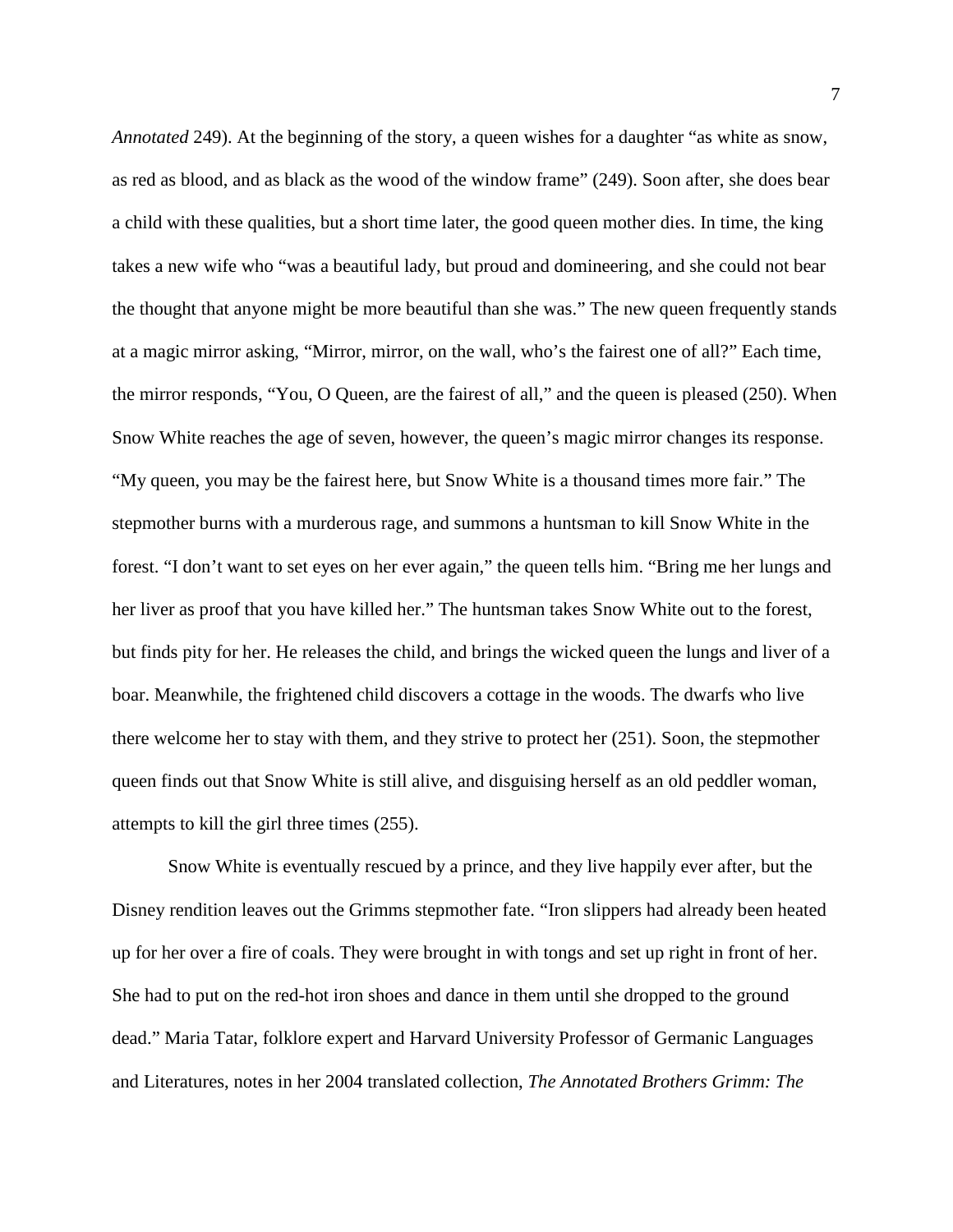*Bicentennial Edition,* that unlike some fairy-tale villains who repent their sinful ways, Snow White's stepmother is presented as cowardly, with no sign of remorse (261).

The stepmother in "Hansel and Gretel" is no kinder. Tatar's translation of the story, which she based on the Brothers' Grimm final version published in 1857, begins:

> At the edge of a great forest, there once lived a poor woodcutter with his wife and two children. The little boy was called Hansel, and the girl was named Gretel. There was never much to eat in their home, and once, during a time of famine, the woodcutter could no longer put bread on the table. At night, he lay in bed worrying, tossing and turning in despair. With a deep sigh, he turned to his wife and said: "What is going to become of us? How can we possibly take care of our poor little children when the two of us don't have enough to eat?" (73)

The stepmother suggests that they take the children into the deepest part of the forest, and abandon them to fend for themselves or die. The father protests, but the stepmother warns that if they don't, he "might as well start sanding the boards for our coffins." The passive father finally agrees to her plan, but when Hansel overhears his stepmother's nagging plot, he stuffs his pockets with moonstone pebbles to mark the path. As planned, the father and stepmother abandon the children in the deep forest, but when night falls, the moon shines on Hansel's pebbles, and the siblings follow their glow back home (74-75).

"Not long after that, every square inch of the country was stricken by famine," and the stepmother again convinces her reluctant husband to lead the children into the woods. "All that's left is half a loaf of bread, and when that's gone, we're finished. The children have to go," she pleads, and locks the front door so that Hansel cannot gather moonstones (76). This time, as the children are led away from the house, Hansel drops crumbs of bread. When the moon rises, the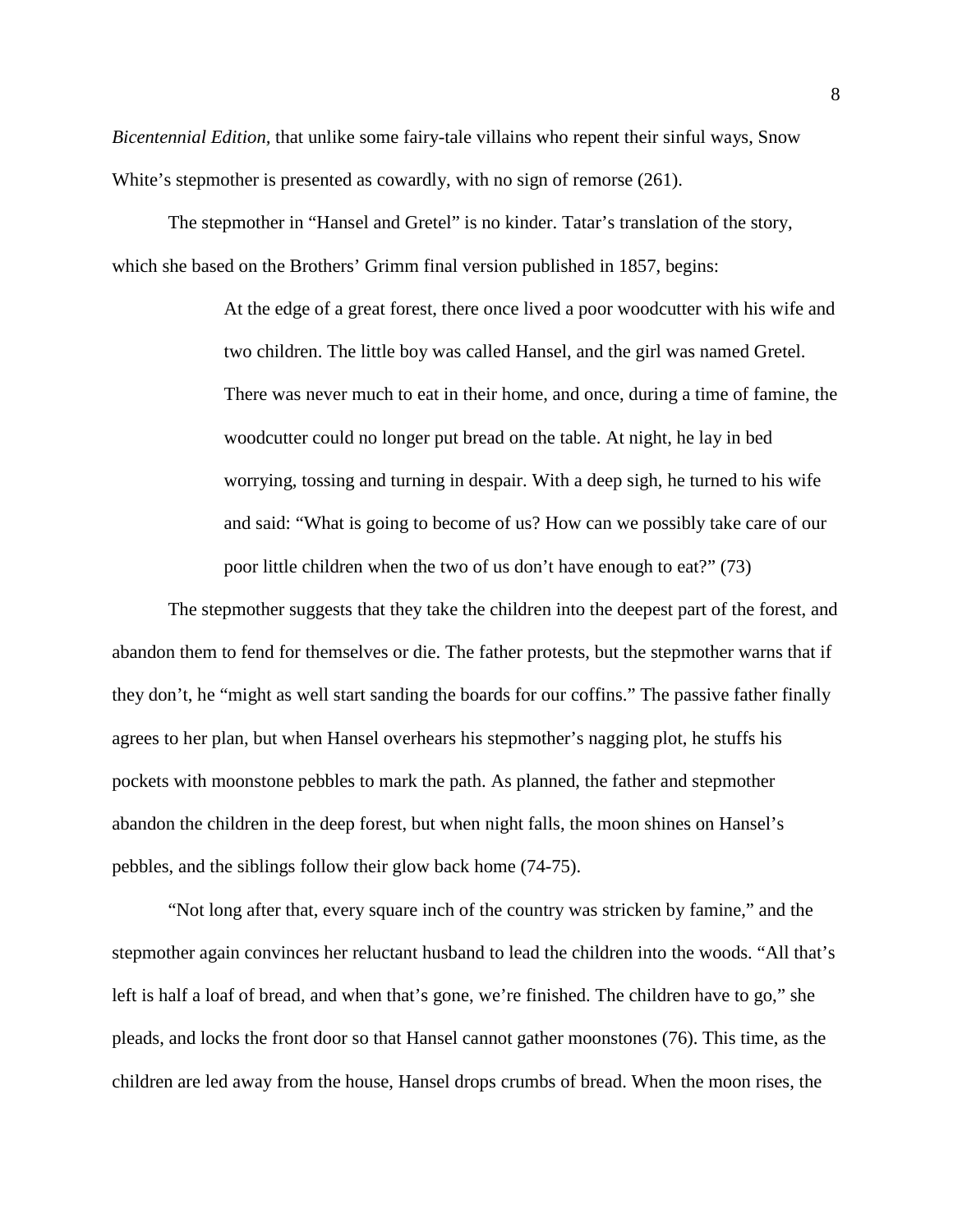children find that the birds have eaten all the crumbs, and their pathway home is lost (78). On the third day of the children's roaming, they discover a house made of bread with a roof "made of cake and the windows of sparkling sugar." The starving children satisfy their hunger by nibbling on the corners of the house, which awakens the old woman who lives there. The old woman, a wicked witch in disguise, has seduced Hansel and Gretel into a trap with her delicious house. "The old woman had only pretended to be kind… As soon as a child fell into her hands, she killed it, cooked it, and ate it" (81).

In this story, at the very moment that the witch dies—when Gretel shoves her in the oven—so does the children's stepmother. Meanwhile, the tale says that the father "had not had a happy hour since the day that he had abandoned his children in the forest. His wife had died." The siblings escape and find their way to a spot in the woods where their father's house appears in the distance (85). In her accompanying annotations, Tatar writes,

> That [the stepmother] is dead suggests some kind of inner identity between her and the wicked witch. Whereas the stepmother at home was intent on starving the children, providing neither food nor nurturing care, the witch in the forest initially appears to be a splendidly bountiful figure, offering the children a sumptuous repast and comfortable beds. Yet she represents an intensification of the maternal evil at home, for she feeds the children only in order to fatten them up for her next meal (85).

Perhaps the most famous of all stepmothers is Cinderella's. Tatar writes, "The enduring appeal of 'Cinderella' derives not only from the rags-to-riches trajectory of the tale's heroine but also from the way in which the story engages with classic family conflicts" (119). Although the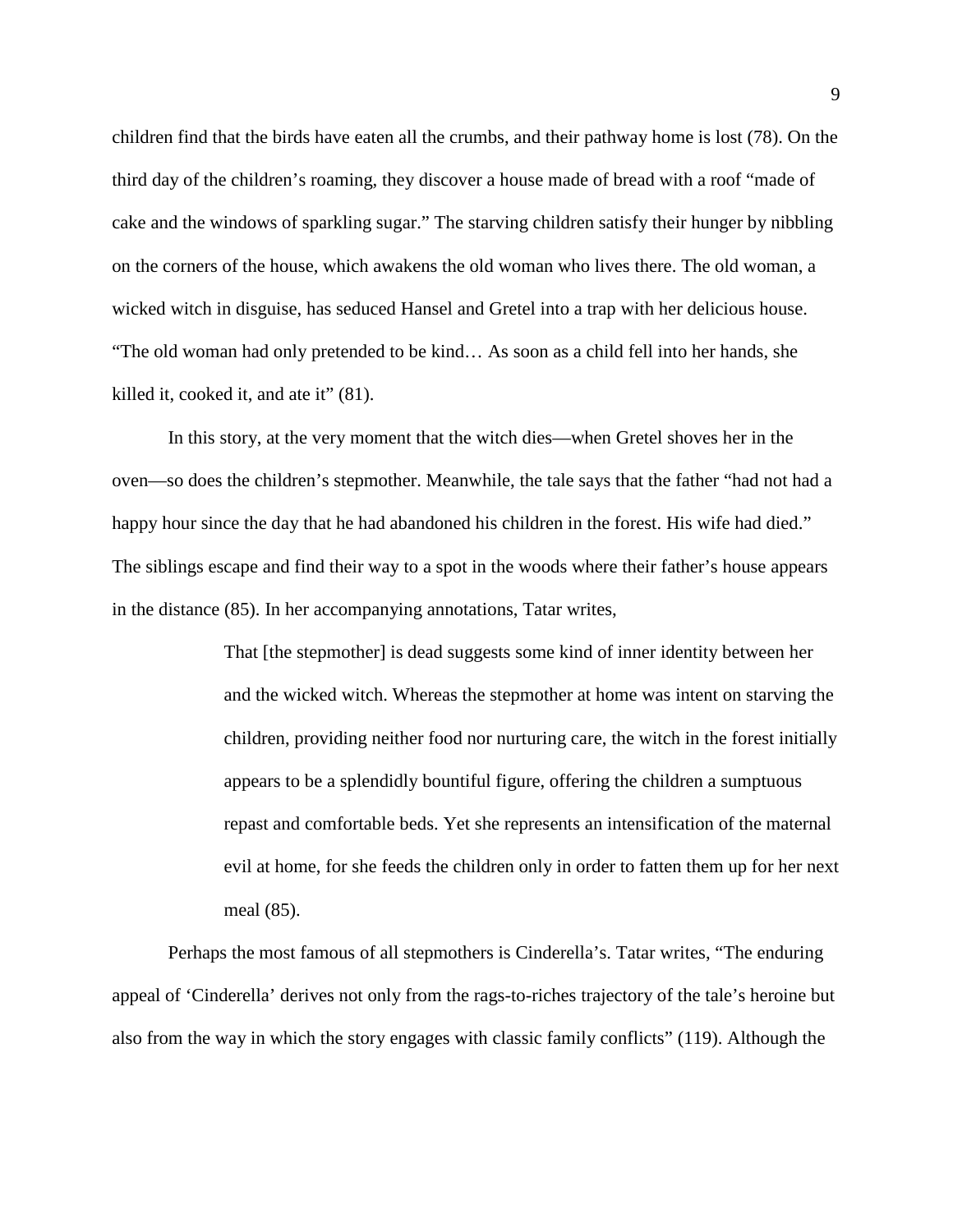tale itself focuses primarily on the rivalry between Cinderella and her stepsisters, it begins, as many of them do, with the loss of the beloved biological mother:

> The wife of a rich man fell ill one day. When she realized that the end was near, she called her only daughter to her bedside and said: "Dear child, if you are good and say your prayers faithfully, our dear Lord will always help you, and I shall look down from heaven and always be with you." Then she closed her eyes and passed away.

The father remarries, and with that new union two stepsisters, whose faces were beautiful but whose hearts "were foul and black" (122), move into Cinderella's home. One day, the king invites all the beautiful young ladies to attend a festival where his son will choose a bride. Cinderella pleads with her stepmother to allow her to go. Her stepmother reluctantly consents under the condition that Cinderella first spend two hours picking out lentils from the ashes of the fire. With the task completed and the two hours passed, the stepmother reneges, saying, "You can't come along because you don't have anything to wear and you don't know how to dance. You would just embarrass us" (125).

In this version, a magical hazel branch planted over Cinderella's mother's grave grows into a tree which houses a sympathetic bird. "The bird threw down to her a dress of gold and silver, along with slippers embroidered with silk and silver" (128). Cinderella dresses and goes to the festival, where the prince dances with her on each of the three nights. At the end of each night, Cinderella flees anonymously back to her house, donning her ashen dress before her family returns home (130). On the last night of the festival, in hopes of finally learning the identity of his dance partner, the prince orders the castle staircase painted with pitch. That night, as Cinderella flees, her slipper sticks in the tar, leaving the prince a clue to her identity, and he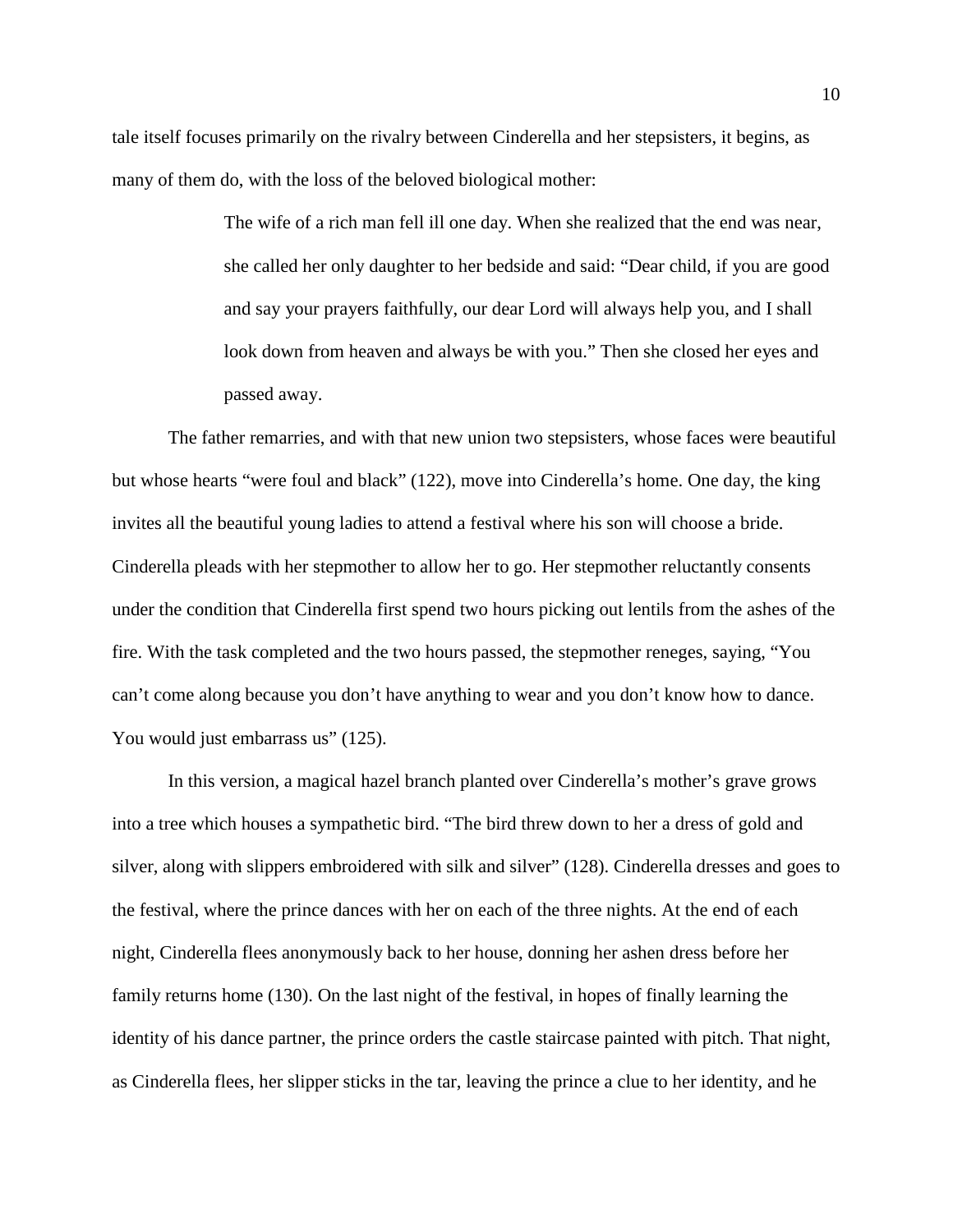declares that "only the woman whose foot fits this golden shoe will be my bride." The next morning, the prince visits Cinderella's house with the slipper. In her hopes that he will select one of her daughters, the stepmother has them each chop their feet down to the slipper's size. However, despite the stepsisters' gruesome efforts, the prince discovers that Cinderella is the one whose foot fits the shoe (131-133). As with Snow White and her prince, despite the stepmother's persecution, the heroine and Prince live happily ever after.

In the Grimms' tales, the father and his first wife are happy. Their child is deeply wanted and loved by the good mother, who sadly dies and is replaced by the cruel and abusive stepmother. Jack Zipes, professor emeritus of German and comparative literature at the University of Minnesota, opens his translation of "Cinderella" with "Once upon a time there was a rich man who lived happily with his wife for a long time, and they had one little girl together" (Grimm *Original* 69). No matter which translation, the cruel stepmother stands in contrast to the benevolent biological mother who, despite her untimely death, holds undying love for her child (Tatar *Hard Facts* 155). Whether neglectful as in "Hansel and Gretel," murderous as in "Snow White," or abusive as in "Cinderella," "stepmothers [in the Brothers Grimm tales]...rank among the most memorable of villains," writes Maria Tatar in her book *The Hard Facts of the Grimms' Fairy Tales.* Even among the ogres, evil cooks, and cruel mothers-in-law, the very title "stepmother" pins the badge of iniquity on a character. "One can safely argue that the phrase *wicked stepmother*, which has a nearly formulaic ring to it, is pleonastic" (141). Certainly, in my informal survey of friends, I found it redundant to add the "wicked" modifier to "stepmother."

In fact, though, tracing the history of these stories reveals that many of the Brothers Grimm stepmothers were once biological mothers. In her article "Happily Ever After," Wendy Smith writes, "The Grimms were so disturbed by the abundance of murderous mothers in folk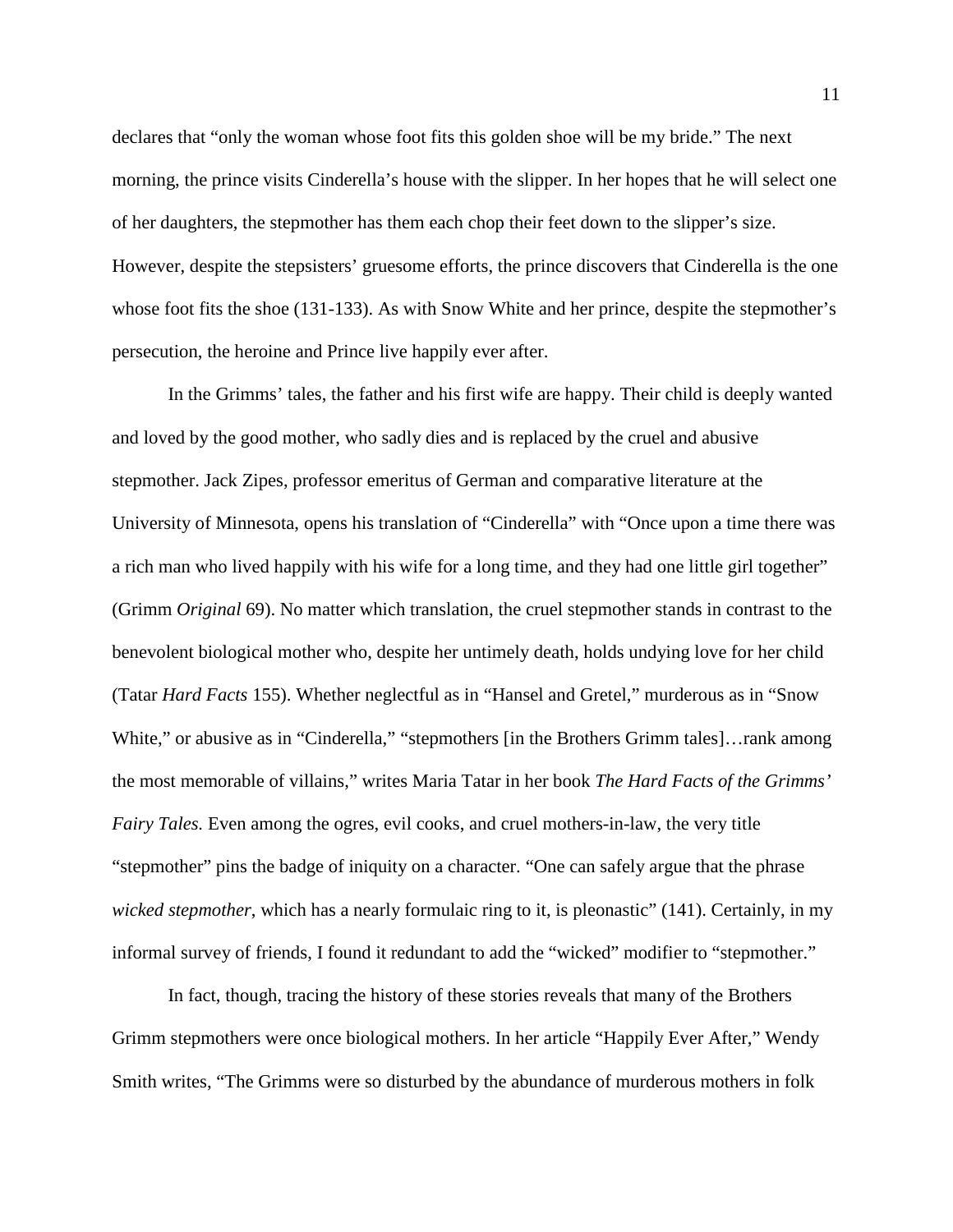tales that they recast some as stepmothers." Upon investigation, we find that in the early versions of "Hansel and Gretel," the woodcutter and his wife are both the biological parents of the two children (Grimm *Annotated 73)*.

Yet, lest we wonder too deeply about the switch, Smith reminds us that while "the Grimms may have added a few stepmothers to lift the moral burden from Mom, second wives were quite common long before divorce." In her personal essay "Wicked," stepmother Roxana Robinson imagines the scenario from the perspective of Cinderella's stepmother:

> You're a widow, with two daughters in their late teens. You have remarried, which is fortunate, because, at this moment in history, marriage is the only career available. It's especially fortunate that you have married a wealthy nobleman, but your story doesn't end here, happily ever after, because you are not only a wife but a mother. Your own happy ending depends on your daughters' happy beginnings. You love your daughters very much, especially since their father is dead. A part of their life is missing, and you are particularly tender and protective toward them....

> Every time you see [Cinderella], you fear again that your daughters, who are not the daughters of a nobleman, will not find husbands. They will not bear children, and in the eyes of the world they will be failures. You will have no grandchildren, your family will die with your daughters....

But a handsome prince arrives, a ball planned. Your daughters are invited, of course. Cinderella, who is younger, is not invited. Obviously, it would not be appropriate for her to go, but since she is an adolescent, she doesn't care what is appropriate, and wants to go anyway. Of course you tell her she may not, and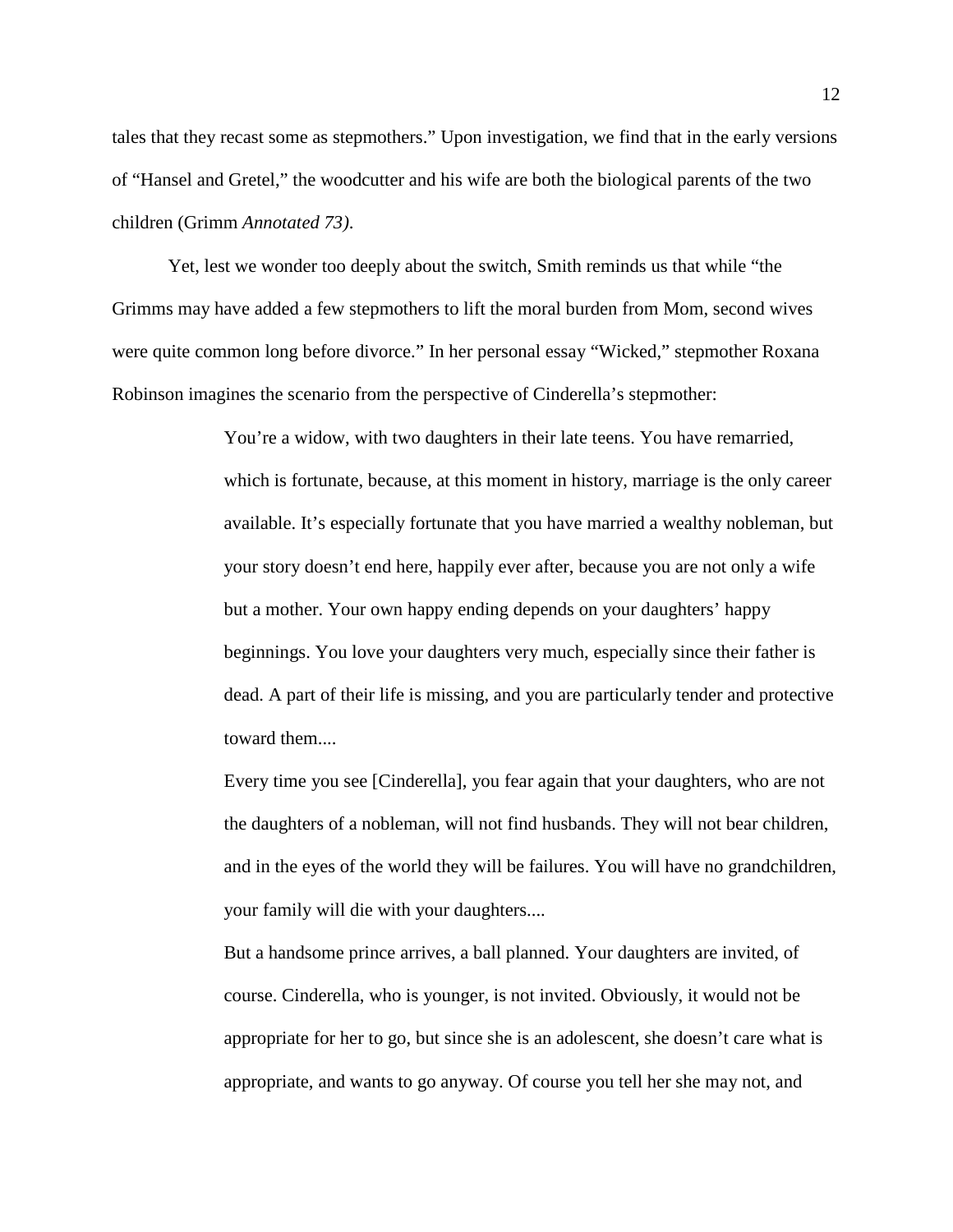when her father asks, you tell him with some asperity that it is out of the question (120-122).

This perspective, painted with a feminist brush, urges examination of the realities of the time and place where these stories were recorded.

As Joan Acocella notes in her essay, "Once Upon a Time: The Lure of the Fairy Tale," women died young in childbirth, men remarried, and resources were scarce. The oral folk tales traded by travelers in the taverns and women in the spinning room reflected the frequent famine, scorned children, wild forests, long hours of manual labor, and gruesome deaths of real life. These harsh realities hold prominent placement in the stories that were passed around. The Brothers Grimm—Jacob and Wilhelm—were philologists and scholars whose academic and nationalistic interests led them to transcribe regional folk tales. The stories made their way into Jacob and Wilhelm Grimm's work before industrialization and changing times eradicated the traditions. Writer Thomas O'Neill visited the Grimms childhood home in the Hessian region, northwest of Bavaria, Germany, for his *National Geographic* essay on the Grimms, "the preeminent cartographers of make-believe." Wandering through the center of the town, O'Neill writes of standing in the shadow of a bleak, moat-ringed  $16<sup>th</sup>$ -century castle and the thickly wooded forests that ring the region and serve as the backdrop of many Grimm tales, and notes the basic facts of life in that region that included, among other things, famine, wolves, and stepmothers. "Most of the Grimms' tales cannot be made wholly respectable," Acocella writes, because life itself was not.

While the Grimms gathered the stories, much of Europe was at war against Napoleon. It was a time of great change in Europe, and the Grimms endeavored to preserve their culture by compiling a distinctly German body of work. The German Confederation, a loose league of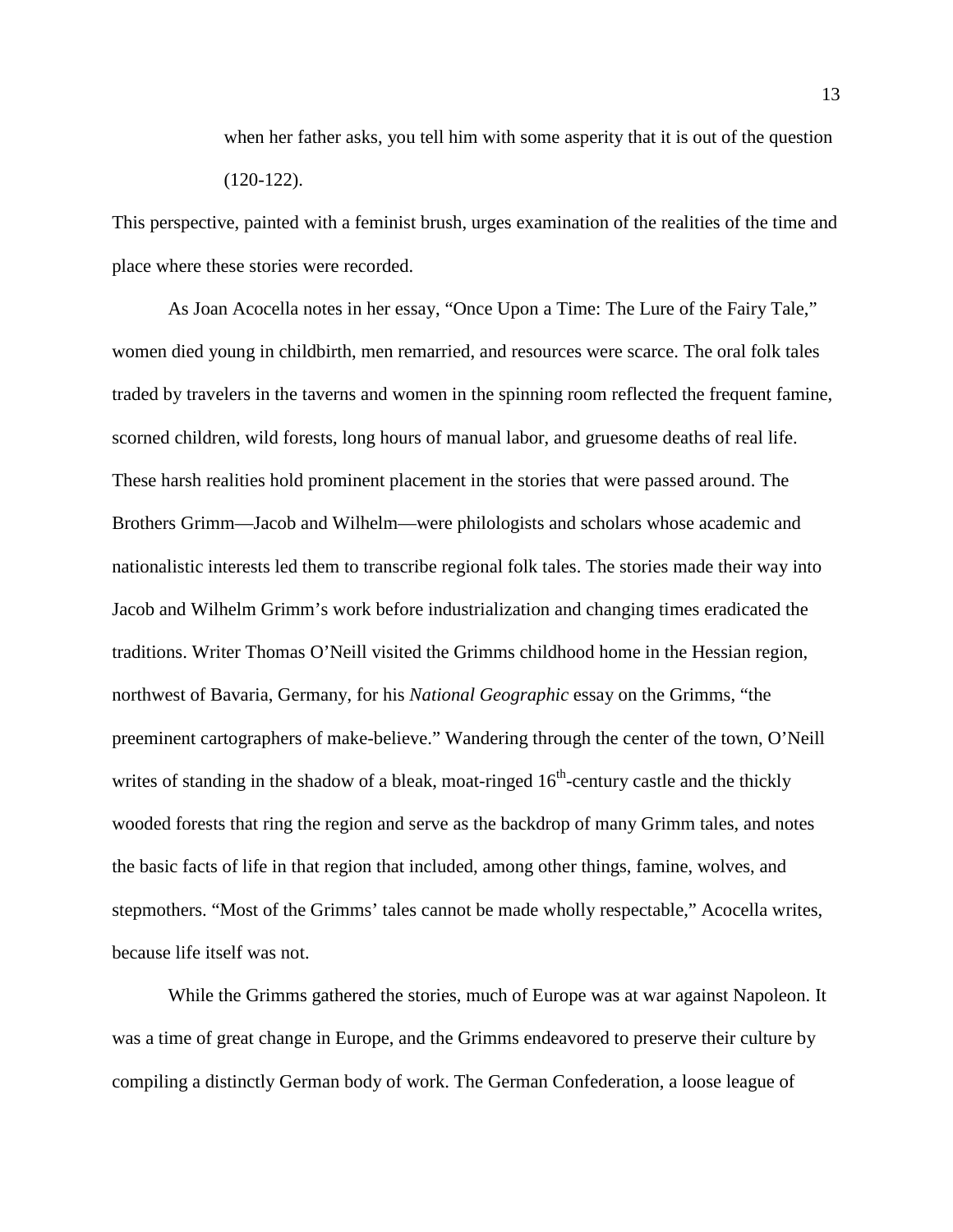thirty-nine sovereign states, was still half a century away from unifying as one German nation, and the instability of Europe's shift to capitalism had brought poverty and relentless menial labor into family homes. In her article, "The Stepmother in the Grimms' Children's and Household Tales," social researcher Caitlin Hewitt-White argues that in many circumstances, the Grimms' stories lay blame on the outsider for the region's struggles. With their "love of the underdog, rustic simplicity, [and] sexual modesty," the Grimms' 200-plus tales reflect the values of the Teutonic region (O'Neill), which included Christian qualities valorizing the biological family and demonizing the "outsider/other." Jews, whose Jewishness was just beginning to become racialized as "Semitic," and Africans, who were being stolen from their home at the height of the slave trade, were starkly demonized in the tales (Hewitt-White 122). Hewitt-White contends that the Grimms consciously painted similarities between Jews, Blacks, witches, and stepmothers, and entwined them all with moralistic messages about crime and punishment and infiltration into an already-formed family unit (Hewitt-White 132).

In December of 1812, the Grimms published their first volume of *Kinderund Hausmärchen*, or *Children's Stories and Household Tales* (Grimm *Original* xvii). It initially received dour reviews and sold poorly, but the Grimms were still young in their academic careers, and was followed by a second volume in 1815. By the second revised edition of the double-volume book, the Grimms' editorial hands had begun smoothing the rough oral tales into more elegant stories (Grimm *Annotated* xlv). The scholarly work originally intended for an adult audience shifted as the Grimms found a wider readership in the nursery. Over the next fortythree years, the seven revised editions featured significant editorial changes (Grimm *Original*  xvii). In his revisions, Wilhelm Grimm clarified moral ambiguities by deleting the ample references to premarital sex or pregnancy, and eliminating bawdy humor that was rampant in the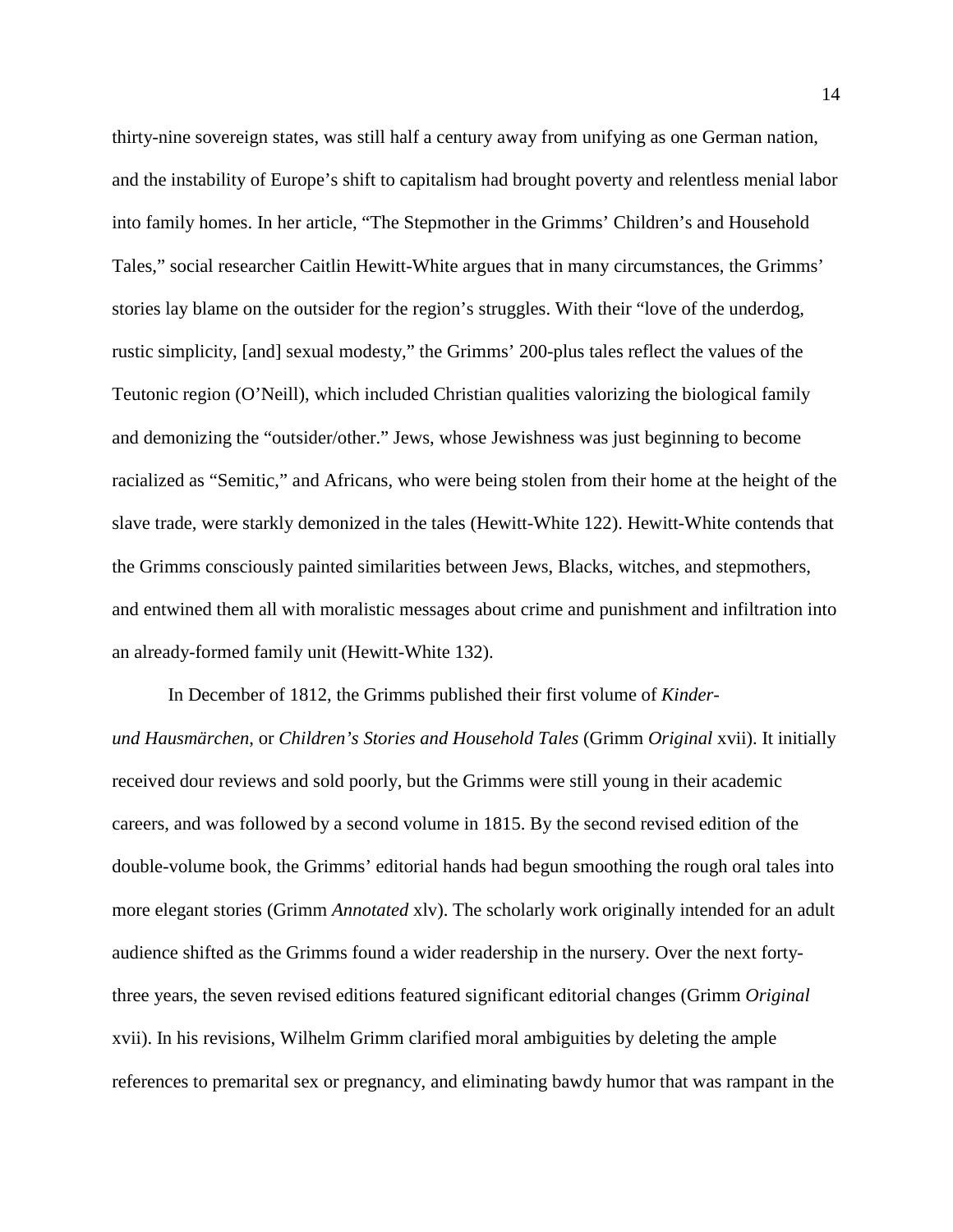oral traditions (Tatar xliv). As the original choppy narration of the stories was smoothed, the stories took on a lyrical voice, which gave the tales their "crystalline fairy-tale style" (O'Neill) and flowed when read aloud. "By 1819, the date of the second edition," writes Tatar, "the collection had received more than a face-lift. Eighteen tales had been so heavily revised, redacted, and rescripted that they were almost unrecognizable" (Tatar xlvi-xlvii).

As the Grimms revised the tales, the number of dead mothers grew from nine in the first edition to fourteen by the seventh (and final) edition. "Enshrining the stepmother as villain brings with it the added advantage of exonerating both biological parents from blame for the miserable conditions at home" (Tatar 155). Nathalie Blaha-Peillex's dissertation, "Mütter Und Anti-Mütter In Den Märchen Der Brüder Grimm," examines sixty-four tales in which the feminine figure appears as what she calls "mother, anti-mother, or both." The now-dead biological mothers, she notes, were replaced with stepmothers. In the transformation from mother to stepmother, the dead mother characters were able to retain saintly, positive qualities befitting the "nineteenth century bourgeois construction of a cult of motherhood" (Schmiesing 347). "Whereas biological mothers are not punished [in the tales] for their misdeeds, stepmothers routinely are" (348). In the transformation of mother into stepmother, the antagonists became truly villainous (Grimm *Annotated 73)*. Whether it was conscious or not, the stepmothers in the Grimms tales are family outsiders whose cruelty and abuse of their innocent heroes and heroines serve to move the tales' plots forward.

"The brothers saw their own collection as a model, one that would inspire similar efforts to capture the lost poetry of other cultures," and though they sought to preserve and herald the values of the Hessian region, the Grimms acknowledged their project's deep international roots (Grimm *Annotated* xliv). As gatherers of folklore, Jacob and Wilhelm interviewed local residents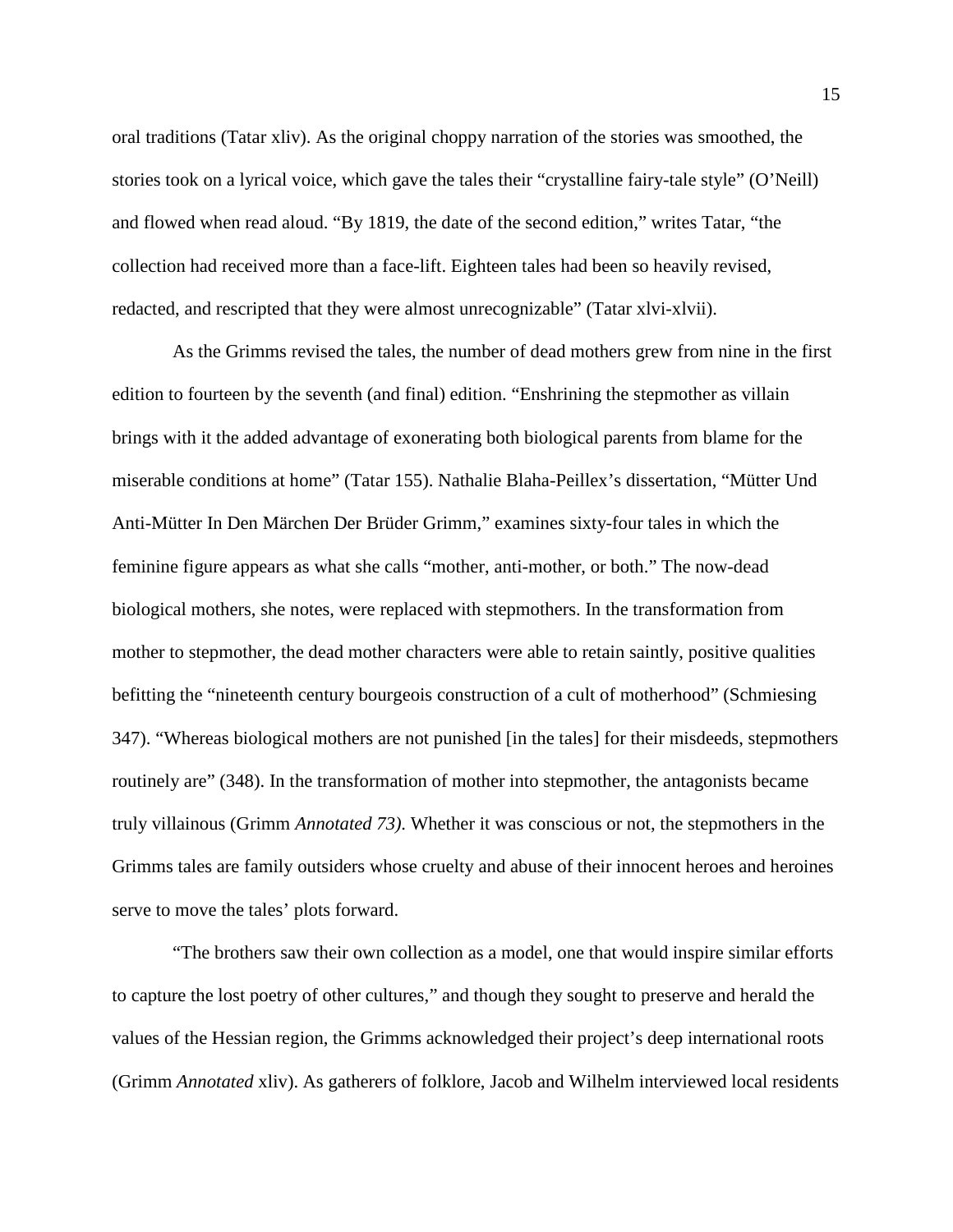and travelers who passed through their region, and O'Neill found that in their forty or so different sources, a handful of the most famous tales were rather non-regional in origin. "Cinderella," "Little Red Riding Hood," "Snow White," and "Sleeping Beauty" are all easily traced to France, where Charles Perrault had published *Contes de ma mère l'Oye ,* or *Tales of My Mother Goose*, a century earlier (O'Neill). But even Perrault's stories weren't necessarily French in origin. Tatar writes that "*Walt Disney's* Snow White and the Seven Dwarfs" (1937) has so overshadowed other versions of the story that it is easy to forget that the tale is widely disseminated across a variety of cultures" (247). The details of "Snow White" vary from region to region, but the conflict between the innocent heroine and the narcissistic stepmother/mother figure is central to them all. Tatar notes, "The struggle between Snow White and the wicked queen so dominates the psychological landscape of this fairy tale that a landmark book of feminist literary criticism proposed renaming the story 'Snow White and Her Wicked Stepmother' (Grimm *Annotated* 248). Of all the tales, Tatar writes that "Cinderella" perhaps travelled the furthest, from a Scottish version called "Rashin Coatie," to the oldest-known "Cinderella" from China around A.D. 850. Tatar writes, "Few fairy tales have enjoyed the rich literary, cinematic, and musical afterlife of 'Cinderella'" (120-121). Perhaps this is why Cinderella's stepmother appears to hold the strongest sway.

What this reveals is that though many fault the Grimms, the cold-blooded stepmother figure can be found before and beyond their particular body of folktales. Patricia A. Watson notes in the introduction to her book, *Ancient Stepmothers: Myth, Misogyny and Reality,* that the prominence of the cruel stepmother character in ancient literature led scholars to "regard the malevolence of stepmothers as a peculiarly Roman obsession," and that "malign stepmothers are by no means absent from Greek literature" (2). The trope continued and crossed the Atlantic. In *I*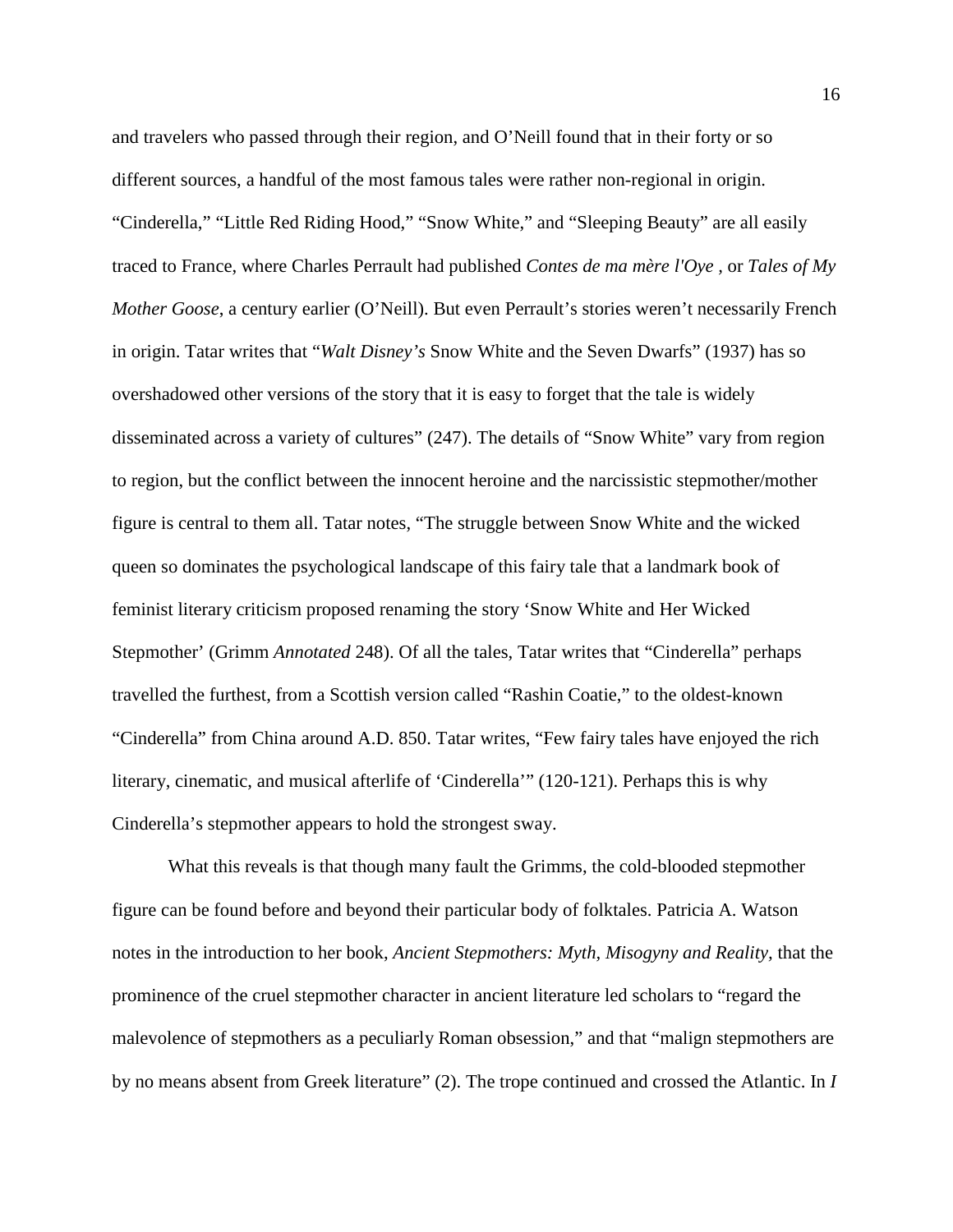*Could Not Call Her Mother: The Stepmother in American Popular Culture*, Leslie Lindenauer notes that in Revolutionary times, "the evil stepmother" was commonly used by both the American colonies and England to describe the once-mother country. In London, the *Public*  Ledger wrote, "instead of looking on [the colonies] with the jealous eye of a Step-mother, consider them as a valuable and immediate part of ourselves." South Carolinian politician William Henry Drayton wrote of England, "But Alas! Instead of Parental tenderness, we experience a Step-mother's severity – instead of justice, we receive marks of the most unfeeling gratitude!" (9).

Regardless of the wicked stepmother's origin, once the Grimms collected the stories, sharpened their literary and Christian qualities, and morphed the unpalatable mothers into onceremoved wicked stepmothers, the stories fell somewhere between the oral and the literary tale, and we inherited a collection of well-crafted tales, not necessarily unique to the German tradition, which were polished in such a way as to have long-standing appeal. (Acocella). The material of these tales is elegant, and easily retold. The cultural references, the clothing, and the locales in each tale are fairly non-specific, and therefore relatable to audiences across cultures. The characters are simplistic and morally unambiguous, which has led generations of parents to teach these stories to their children. The seven revised editions of *Children's Stories and Household Tales* published in Wilhelm's lifetime have led to countless translations and retellings since, carrying many of the stories over to lasting fame (Grimm *Annotated* xvi). And so, the fact remains that although the Grimms did not invent the wicked stepmother, they strengthened her stamina (73). After all this, the question comes: will the stepmother's fate be forever relegated to the role of cruel witch?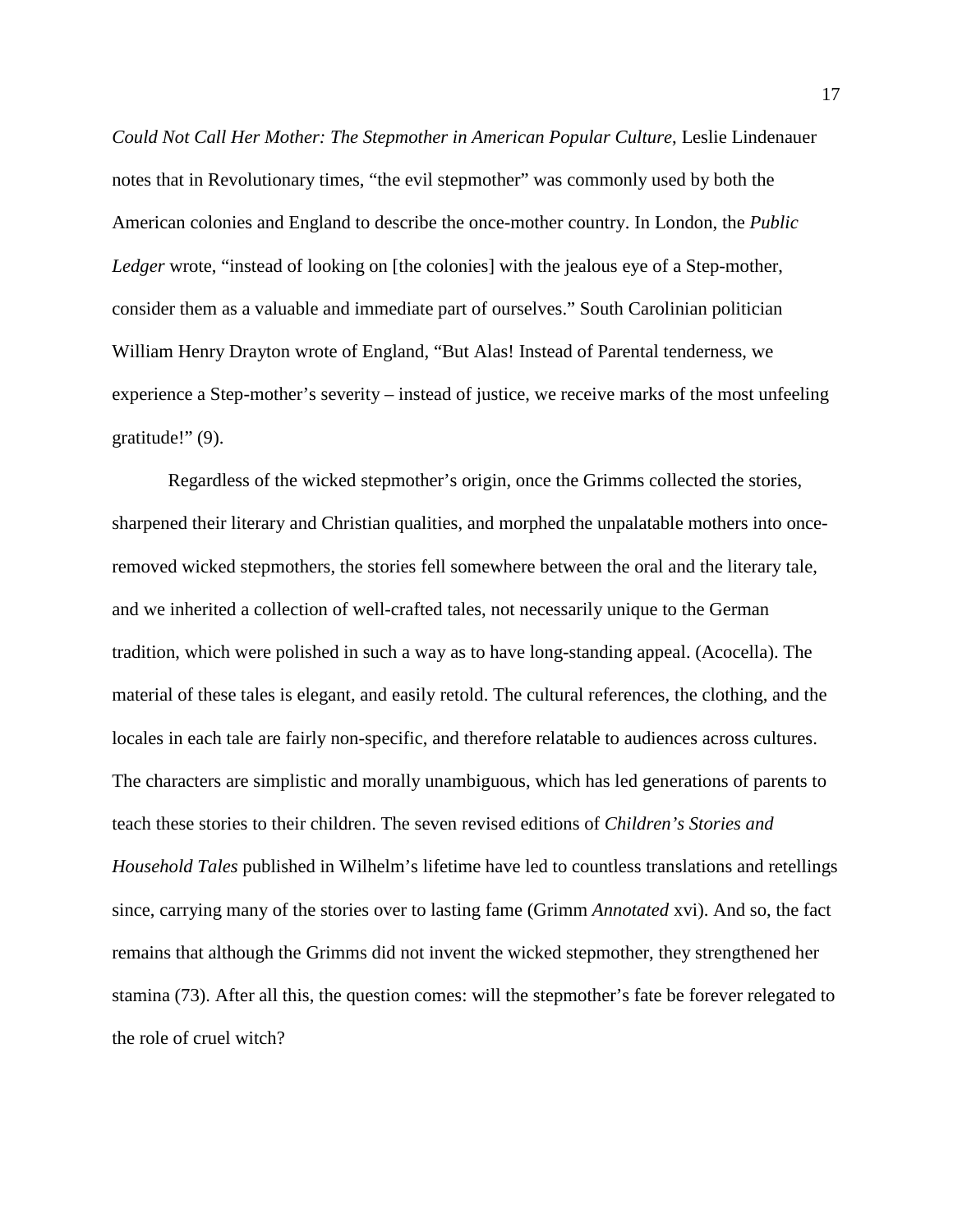Among her other qualities, the "wicked stepmother" conjures a sense of loss: loss of the biological mother, loss of home, loss of innocence. The English prefix "step" used in these second-family relationships derives, in fact, from an indication of loss. The Old English prefix *steop-* was found in the word *steopcild*, stepchild, which meant "orphan." *Steop*- comes from the word, *astiepan*/*bestiepan*, which meant "bereave." Although nowadays stepparents and stepchildren are often a consequence of divorce, for much of history they were part of an arrangement which resulted from death. A stepparent was someone who became a mother or father to a bereaved child, to an orphan. Looking at the etymology, it is not surprising that the wicked stepmother is the chaperon for so much sadness. Her very title is imbued with loss.

In this light, the wicked stepmother's endurance is not always considered injurious. In *The Uses of Enchantment: The Meaning and Importance of Fairy Tales*, renowned Freudian psychoanalyst Bruno Bettelheim writes:

> In order to master the psychological problems of growing up—overcoming narcissistic disappointments, oedipal dilemmas, sibling rivalries; becoming able to relinquish childhood dependencies; gaining a feeling of selfhood and of selfworth, and a sense of moral obligation—a child needs to understand what is going on within his conscious self so that he can also cope with that which goes on in his unconscious.

Bettelheim posits that the stories and daydreams of fairy tales help children find structure from which they can understand the losses and changes that stem from real-life events. Through the tales, a child learns coping mechanisms, not through rational understanding of his or her feelings and actions, but by "ruminating, rearranging, and fantasizing" about elements in the fairy tales that correspond to elements in life. "It is here that fairy tales have unequaled value,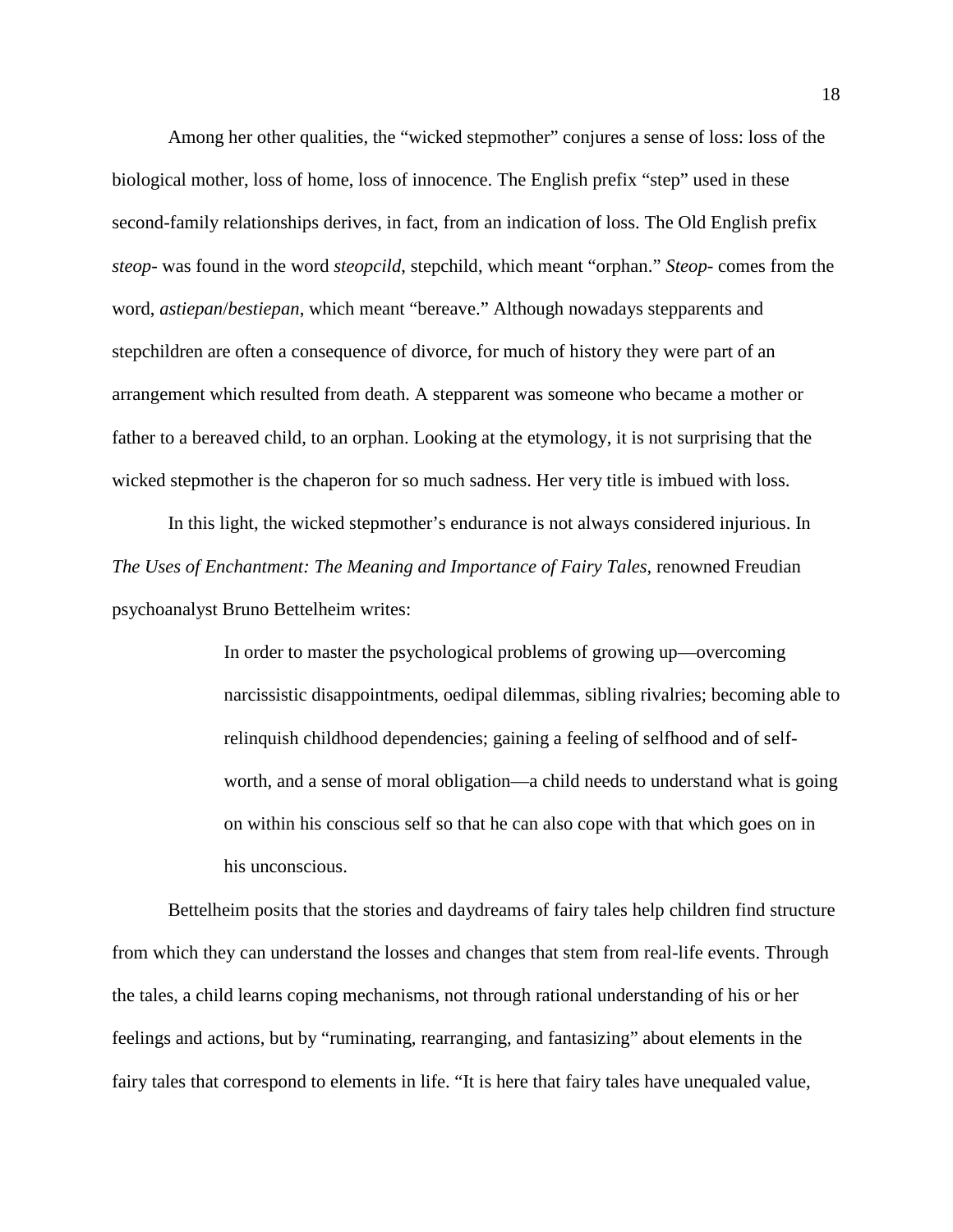because they offer new dimensions to the child's imagination which would be impossible for him to discover as truly on his own" (7). For example, in Bettleheim's analysis of "Hansel and Gretel," the fairy tale expresses real children's feelings of anxiety about starvation or abandonment by a parent. The story "gives body to the anxieties and learning tasks of the young child" (159-160). Of "Snow White," he explains that the stepmother only becomes jealous and murderous after the protagonist reaches puberty. This, he says, expresses the classic adolescent phenomenon in which the child subconsciously wishes to be rid of the parent, a desire which sparks immense guilt. To diffuse the guilt, fairy tales shift the dynamic so that it is the parents who try to rid themselves of their child (202-204). "When a story corresponds to how the child feels deep down—as no realistic narrative is likely to do—it attains an emotional quality of 'truth' for the child" (237).

In "Cinderella," although the text centers primarily on the sibling rivalry between the heroine and her stepsisters, it is the relationship with the stepmother that is at the forefront of our cultural memory. Bettelheim offers this perspective on the heroine's journey:

> The difference between what happens to the stepsisters who remain tied to their "good parents" without inner development, and the hardships and significant developments Cinderella has to undergo when her original good parents are replaced by step-parents, permits every child and parent to understand that, in the child's best interests, for a time he needs to see even the best of parents as rejecting and demanding "step"-parents. If "Cinderella" makes an impression on parents, it can help them accept that as an inescapable step in their child's development toward true maturity, they must seem for a time to have turned into bad parents (276).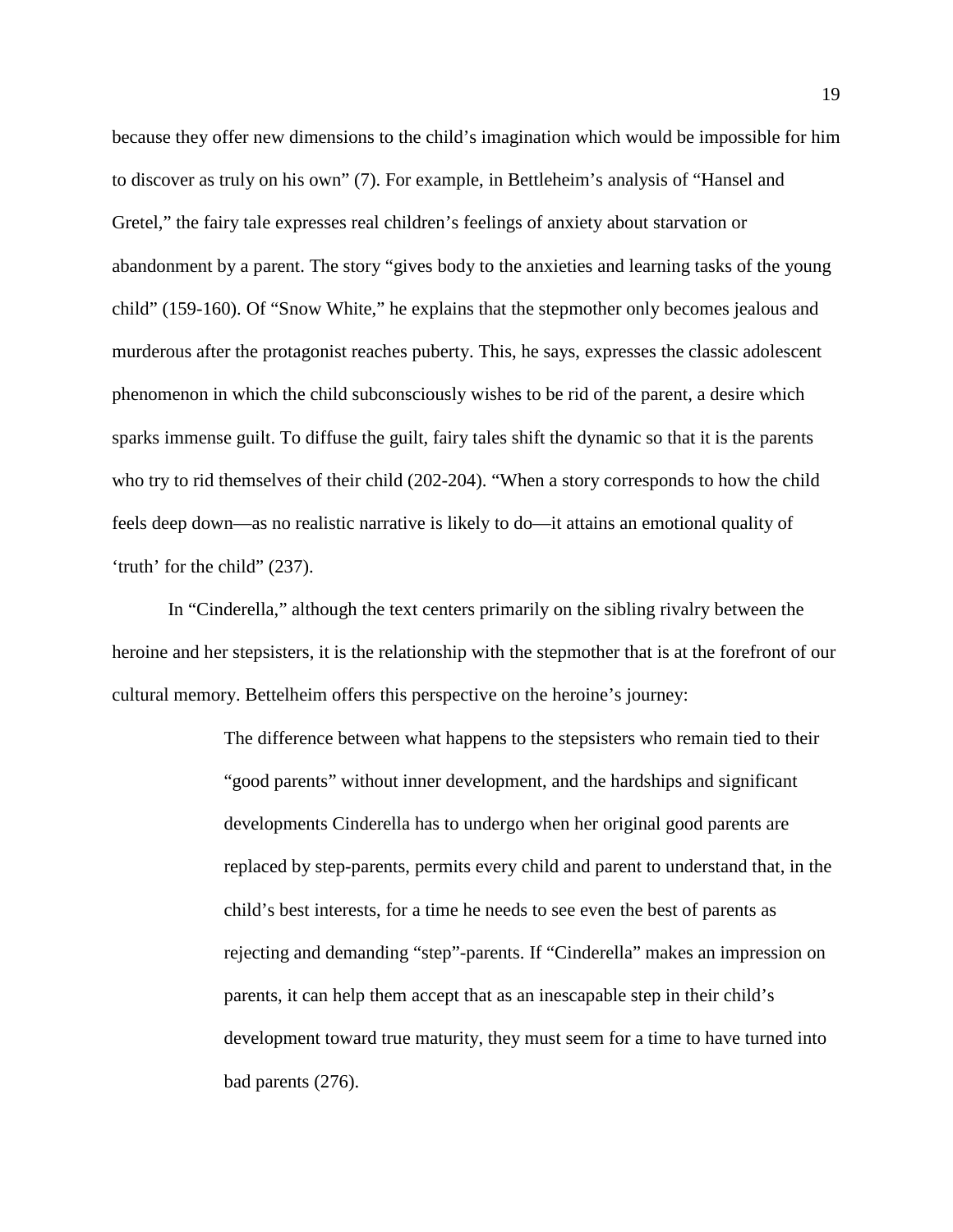From the Freudian psychoanalytic perspective, the fantastical events of the fairy tales highlight real human emotions. However ghastly in detail, this perspective appreciates the vivid imagery that offers tangible expression to the vague or overwhelming emotions that arise from events in life. Interpreted thus, fairy tales serve to depict life's birth, maturation, rivalry, differentiation, and death experiences, and aid a child in understanding them.

The Jungian perspective looks at fairy tales, dreams, and life symbolically and through the concept of archetypes. An archetype is "a universal and recurring image, pattern, or motif representing a typical human experience" (Leonard). Fairy tales are brief stories without reflection or narrator, and so Jungian theorists look at them as symbolic expressions of ancient psychological wisdom. Jungian analyst Jutta von Buchholtz says, "We try to glean the underlying messages from the personal or collective unconscious as it might relate to the individuation process." The cartoon-like outlines of fairy tales' archetypal characters offer a framework for deeper meaning (5-8).

Looking at the characters from this archetypal standpoint, Snow White and her antagonistic wicked stepmother can be interpreted as light and shadow sides of the feminine psyche. The two are connected by their mutual need to be young and beautiful. Their pursuit of beauty and agelessness is set against the tale's march of time, depicted symbolically as seasons passing and cycles ending (von Buchholtz 10). As fairy-tale-inspired novelist Stephanie Alexander writes, "In the case of female beauty, young is it, and always has been [but] her worth was beyond her control, tied up in genetics, ease of life, and time itself" (Alexander). The relationship between Snow White and the wicked stepmother can be seen as an allegory of female maturation and maternal jealousy in its most pathological form (von Buchholtz 8). In this perspective, the so-called negative feminine can be examined as an element of universal human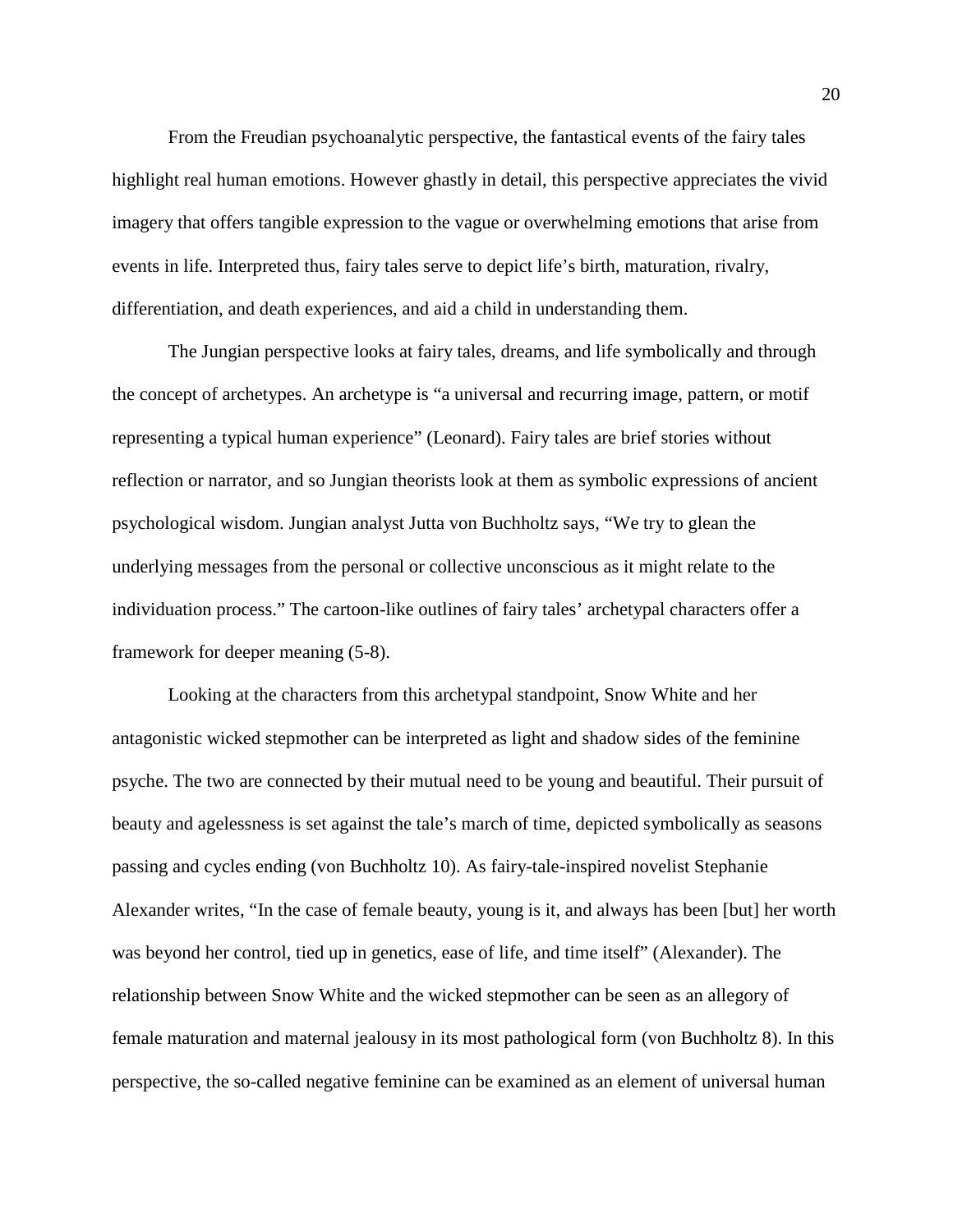feelings, behavior, and responses. Throughout *The Stepmother in Fairytales: Bereavement and the Feminine Shadow,* Jungian author Jacqueline Schectman uses the term "Stepmother" as representative of the shadow feminine archetype. She maintains that every person has the "Stepmother" in their psyche, and that this aspect emerges whenever punishing, withholding aspects arise and the "Good mother" aspects retreat (80). In a blog on archetypes, Isa Ritchie writes:

> [In] society the repression of femininity has led to the demonisation of strong women. Strong women are often discriminated against. Female politicians, prominent feminists, and leaders are judged on their appearance and personality, their very femininity is called into question time and time again. They are shaped into the evil step-mother or the witch, representing, in the outside world, this part of the psyche that is so difficult to manage.

In other words, according to Jungian archetypal theory, fairy tale characters each represent aspects of the full human experience, and the stepmother is simply one aspect of every human. By examining the stepmother role in the folk tales, and asking questions about her stories, Schectman brings the archetypal Stepmother out of her "global, formless shadow" and into an image with a history and a future (102).

The fairy tales' persistence has attracted all sorts of analysis from political (the demonization of the "other") to feminist (passive girl-heroes and wicked women) to Freudian (they help us adjust) to Jungian (archetypes) (Acocella). Through the lens of these theories, some of the tropes and scenarios can be seen as positively serving audiences of all ages. However, how do these stories affect real-life stepmothers? What is at stake for stepmothers, their spouses, and their families? As Laythe notes in "The Wicked Stepmother?: The Edna Mumbulo Case of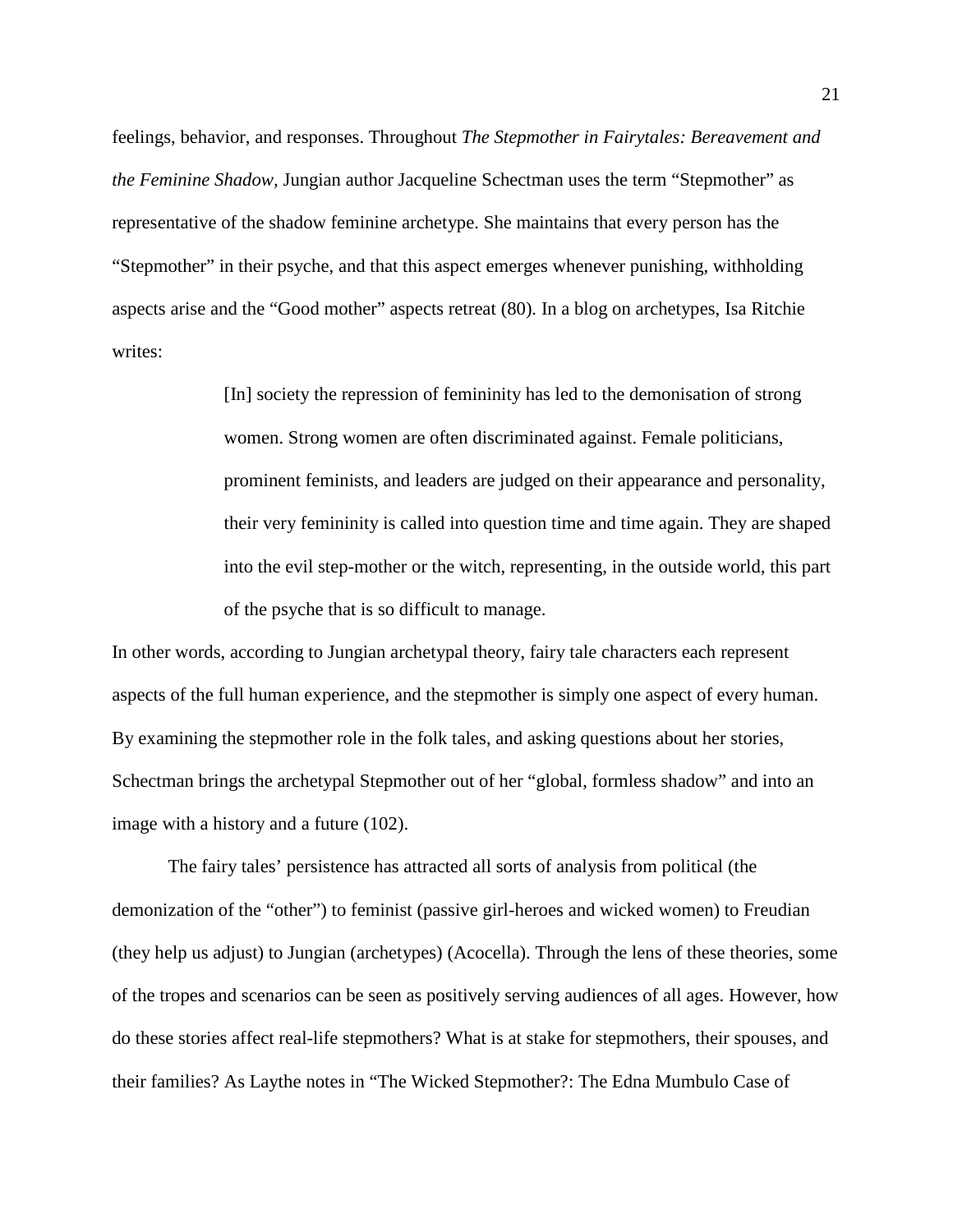1930," by the time she was brought to trial, "Edna was already, whether consciously or unconsciously, being linked to the 'evil stepmother' stereotype" (10). Although most stepmothers do not suffer the ordeal of Edna Mumbulo, the perpetuation of the negative stereotype continues to cast a shadow on stepmothers who, as stepfamily expert Wednesday Martin says, [are "by and large the most powerless and vulnerable members of the stepfamily](http://http/www.psychologytoday.com/blog/stepmonster/200911/what-makes-stepmothering-feminist-issue)  [system"](http://http/www.psychologytoday.com/blog/stepmonster/200911/what-makes-stepmothering-feminist-issue) (*Profiling).* A counter-narrative is needed to bring balance to this lopsided trope. As Schectman writes, "A woman freed from the pull of both poles of the…archetype can simply be a person, a woman who is sometimes called upon to mother, sometimes not" (104).

Writers with stepfamilies, in particular those who are stepmothers, grapple with the trope in various ways. In her personal essay, "The Evil Stepmom," stepmother and transmedia storytelling pioneer Maureen McHugh writes, "We joke about me being the evil stepmother. In fact, the joke is that I am the Nazi Evil Stepmother From Hell. It dispels tension to say it out loud...." In her essay, McHugh attempts to integrate what she knows about herself (that she is not evil) with what she knows about stepmothers (that they are). The essay never quite resolves the issue, because the two dichotomies cannot be fused. In the end, McHugh simply writes, "Speaking from the land of the stepparent, I tell you, this business of being evil is hard. It is very hard."

In stepmother Roxana Robinson's essay "Wicked," she associates the villainous stepmother with another Grimm villain: the wolf. Set as a lamentation for the frayed relationship she has with her now-grown stepdaughter, Robinson wrestles with her own light and shadow aspects, wondering how she, a nurturing woman, became a villain in the eyes of her stepdaughter: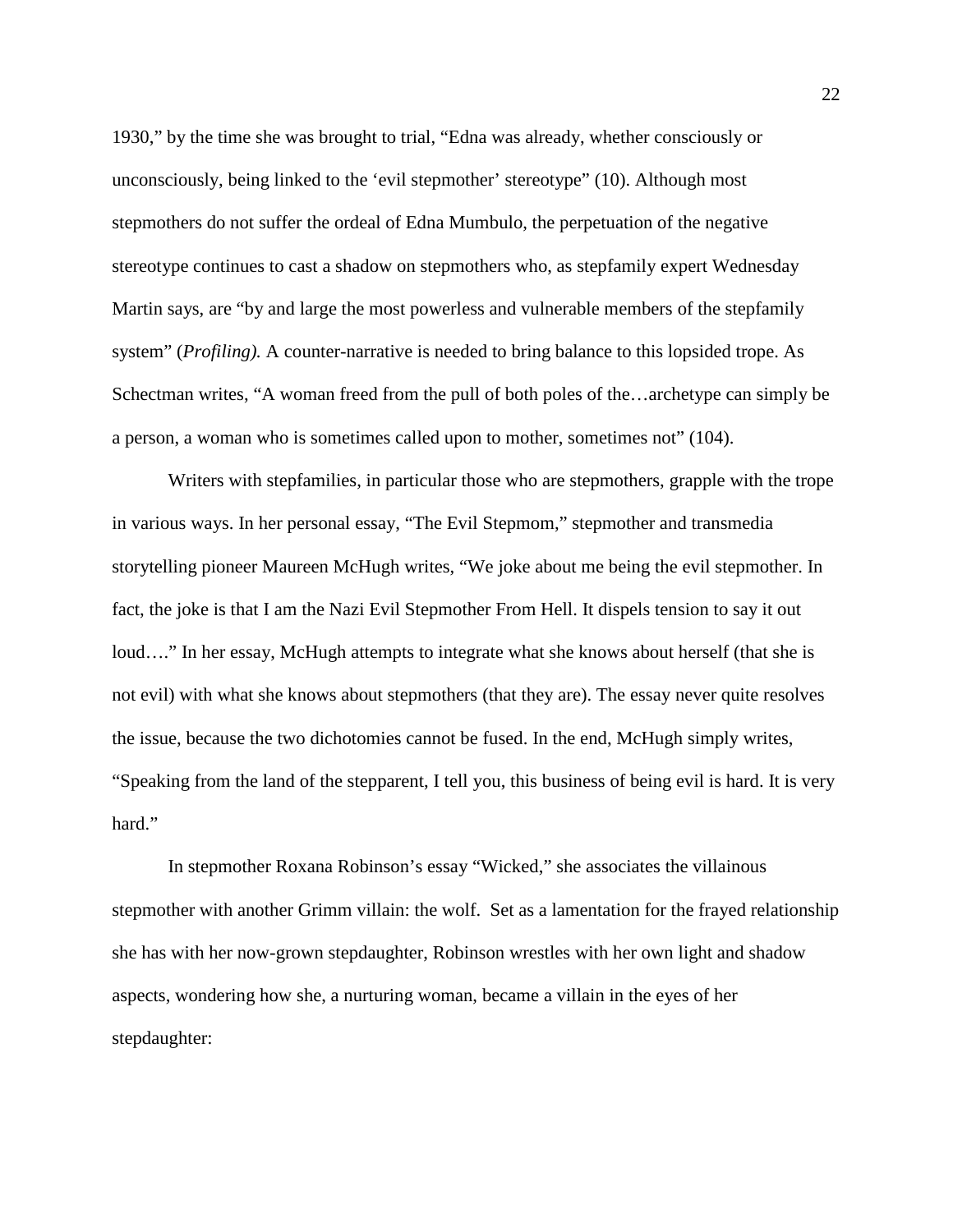I was perfectly happy to become a stepmother, though I was troubled by the reputation. In all the stories, the stepmother is always wicked, always cruel to children. Wolves are cruel, too, but not wicked. Wolves are the natural enemies of children, and they're meant to be savage. Widowed kings and poor woodcutters don't marry wolves and ask them to raise their children. They marry women, the natural protectors of children, who are meant to be warm and maternal. So why was it that women who became stepmothers acted like wolves? (118)

Throughout this essay, Robinson battles with the fractured concept that a woman, "the natural protector of children," could become the enemy. She uses the framework of "Cinderella" to help understand the emotional demise that led her from a whole-hearted engagement in raising her stepdaughter to a situation in which the two barely speak.

> [The stepdaughter] disregards your rules because they are not her mother's… You have no ally here, you have no choice. You are alone on this rocky slope. Your mountain fastness, in fact your entire domain, perhaps even your life as a wife, is under attack. You have no choice. Deep in your throat, you growl. You lift your black lip. You show your savage teeth (124).

As in the fairy tales, simply because they are outsiders who enter already-established family units, real life stepmothers "disturb the harmony among blood relations" (*Hard Facts*  142). However, the "wicked" narrative eclipses the reality of what comes from that disturbance. Stepmothers, all too cognizant of their alien status in the family, experience both challenges and rewards from their unique position of mothering another mother's child. As a parent in the household who is neither mother nor father, they encounter particular realities—both positive and negative—that the other parents cannot. Stepmothers are outsiders coming in, and as such,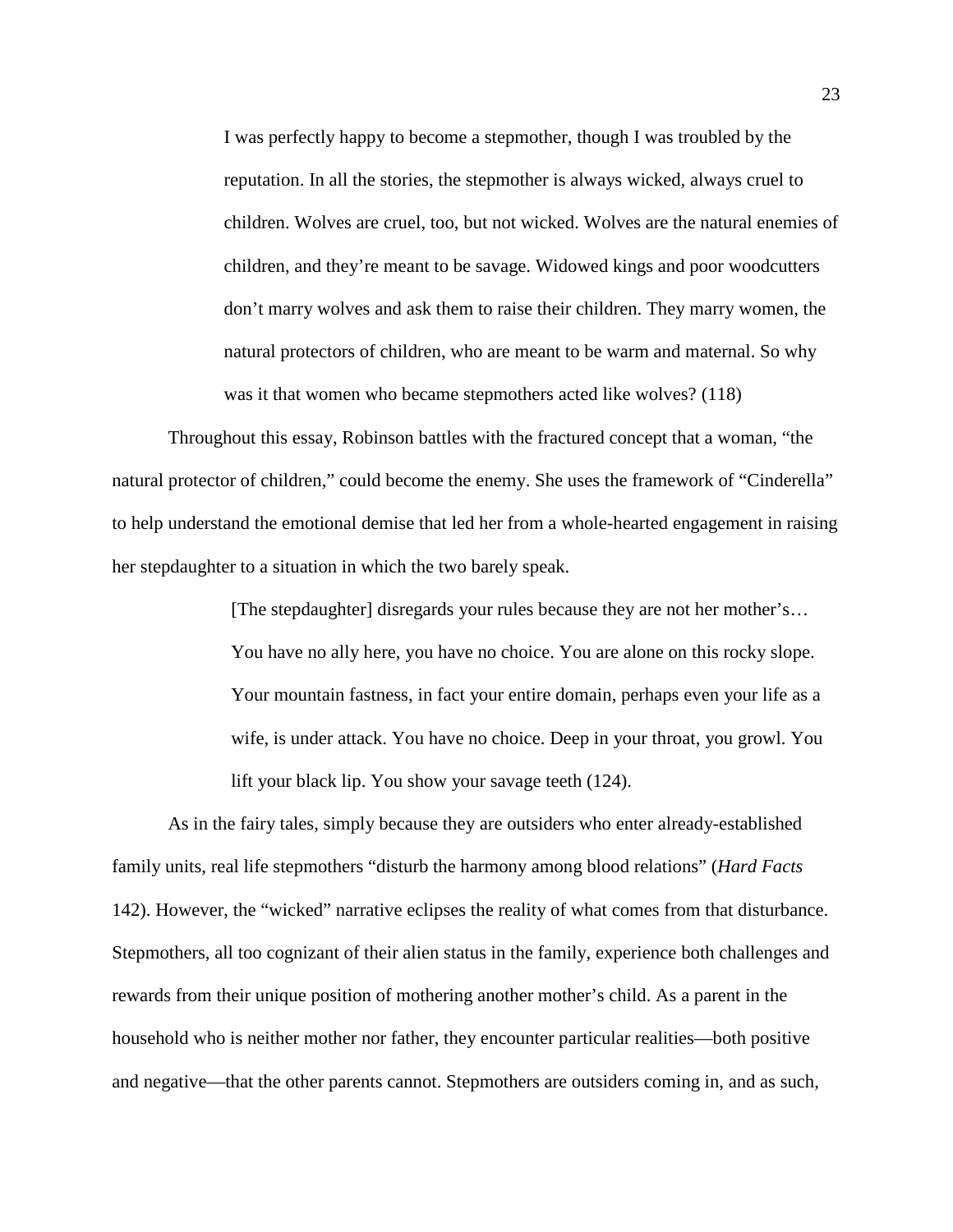their interactions and emotional connection with the child are exclusive to their singular relationship.

In her book *Stepmonster*, Wednesday Martin reports that over 70% of partnerships between childless women and men who already have children will fail (1). In her three-decadeslong study of 1,400 families, psychologist Dr. E. Mavis Hetherington found that while children frequently come to appreciate having a stepfather, "the situation with stepmothers is more difficult and stepchild resentment is more intense." Particular challenges include societal expectations on women and lack of emotional support from the spouse (4). In addition, stepmothers contend with a lack of role clarity, unclear expectations, shortage of realistic role models, and cultural preferences for first-family models (Hoffman). Researcher Allison Christian argues that, particularly, the social stigma that comes from the perpetuation of the wicked myth has significant effects on stepmothers' self-esteem and the whole family relationship. Christian states that the stereotype "continues to dominate society's thinking about stepmothers" (27). She criticizes the pervasive narrative that says that "if the stepmother and daughter do not get along, she must by default be a wicked stepmother" (29).

Like other groups with deeply-entrenched cultural narratives, stepmothers and their families need a counter-narrative. Wednesday Martin suggests that "exploring the issue of how children can threaten and stress a marriage, rather than how a remarriage may affect a child, is a reframing many are likely to find unsettling" (6). Yet, acknowledging stepmother realities—that stepchildren affect a remarriage, that society demands stepmothers to be simultaneously nurturing but not-the-mother, that the "wicked" stereotype is lurking in society's psyche, and that, in the Jungian sense, all family members carry both the "Stepmother" and the "Good mother" aspects—can help individuals and families better understand the real experiences of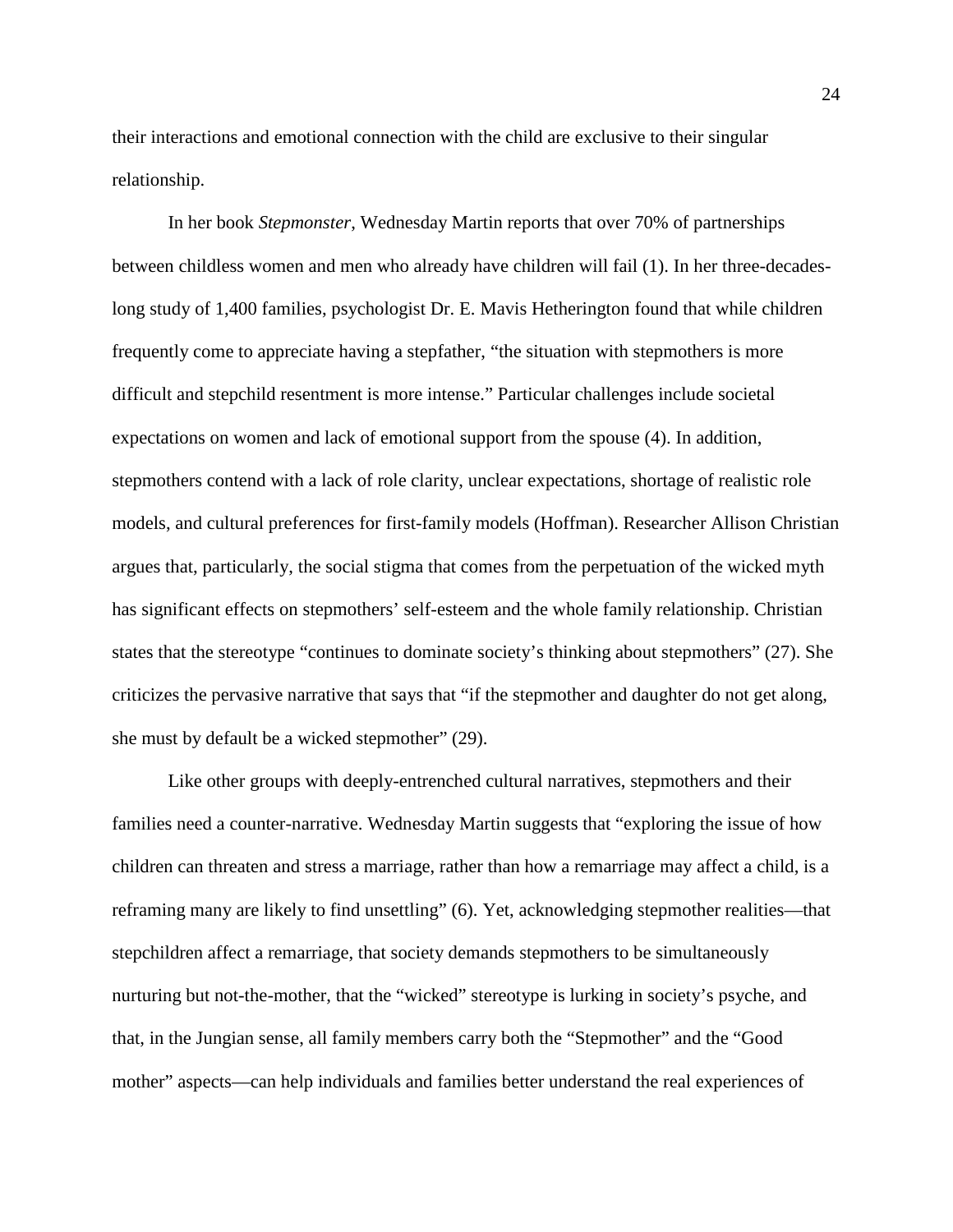women with stepchildren. The presence of the wicked stepmother trope in headlines and personal anecdotes shows its tenacity, but counter-stories reveal the social realities.

In the critical essay "Contesting the Myth of the 'Wicked Stepmother': Narrative Analysis of an Online Stepfamily Support Group," Allison Christian examines how an online stepmother support group addressed the myth and stigma associated with the stepmother role. "'There can be little doubt that hearing fairy tales about wicked stepmothers would negatively color young children's images of them' [from Claxton-Oldfield's "Deconstructing the myth of the wicked stepparent. *Marriage and Family Review*, 20, 51-58]. Unfortunately, most modern fairy tales—now better known as movies—do not offer much more promising portrayals of stepmothers." In her study, Christian found that in order to deal with the difficulties faced as a result of the stigma (27-28), the stepmothers in her group naturally utilized counter-narrative to assuage their struggle. While each of the stepmothers' personal challenges fell under different topic categories, the two counter-narrative themes that emerged were "biological mother as incompetent or mentally unstable" and "stepmother as martyr" (36). Humans gravitate toward sharply polarized, distinct concepts. The nature of binary opposition is that we only understand "wicked" because we understand "good." By pitting the stepmother against the biological mother, the stepmothers created a binary opposition which moved the biological mother to the "wicked" role and therefore allowed the stepmother to hold the place of "good" (38-40). Christian writes:

> The narratives illustrate that [the stepmothers] have taken what is familiar to them (the position of being marked as the 'wicked stepmother') and projected this image onto the biological mother…. Having created the biological mother in their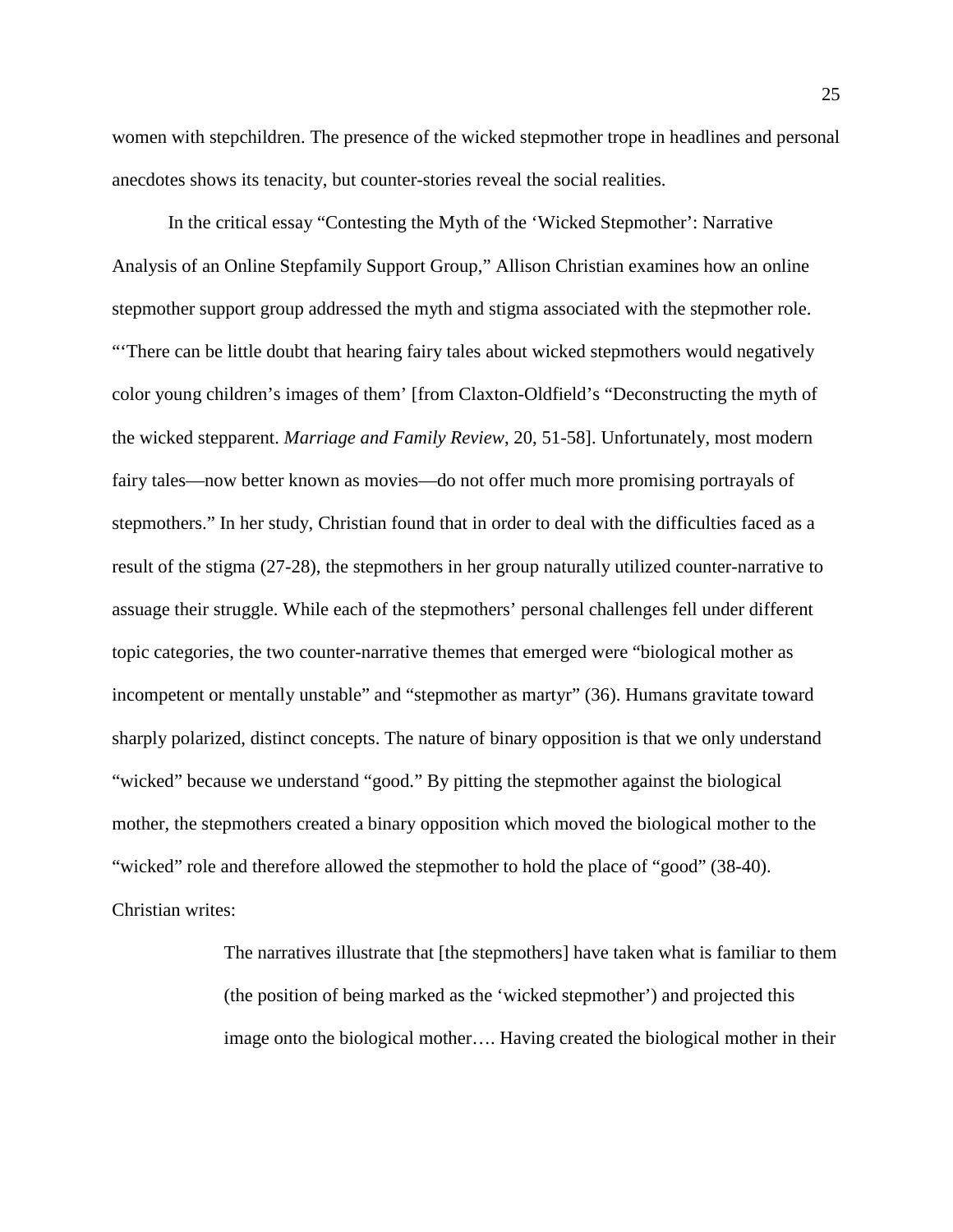place as the 'wicked' one, the second stage of the narratives is for the stepmothers to then place themselves on the 'good' pole of the binary (39).

Although reductionist in its perpetuation of the Us/Them dichotomy (41), the binary opposition counter-narrative is an effort to neutralize the stepmothers' own negative reputation that comes from the myth. Christian writes,

> The myth of the 'wicked stepmother' is…the result of intent on the part of the hegemonic group to make its arbitrary construction seem 'natural'. To naturalize the 'wicked stepmother' idea is to make it seem as though it is the right way to think about stepmothers; that anything else (i.e., a nice, loving stepmother) is, therefore, abnormal or even unnatural.

Drawing from an unrelated stepmother support group study, Zach Addison, MSW student researcher at the University of North Carolina, concurs that "the stepmother appears as a figure of predominantly negative associations" and that the "lack of alternative stories creates role strain and cognitive tension" (3). He argues that those belonging to a stereotyped group tend to both suppress their negative feelings and overcompensate for the negative narrative by taking on greater responsibilities which leads to anxiety and depression. He calls for narrative therapy to provide "a frame for lived experience," provide insight into the cultural messages that hinder growth, and destabilize the dominant story so that a new set of experiences can arise (5-11).

Clearly, there is a need for counter-narrative, but must it work in binary opposition, as in Christian's study, and merely swap out "wicked" from the stepmother to the mother? Addison argues that through humor and "a counter-stepmother story of caring, compassion, and flexibility," a positive narrative can emerge for stepmothers, one that strengthens their stepfamily life (17-23). Authentic counter-narratives that allow room for a stepmother's full experience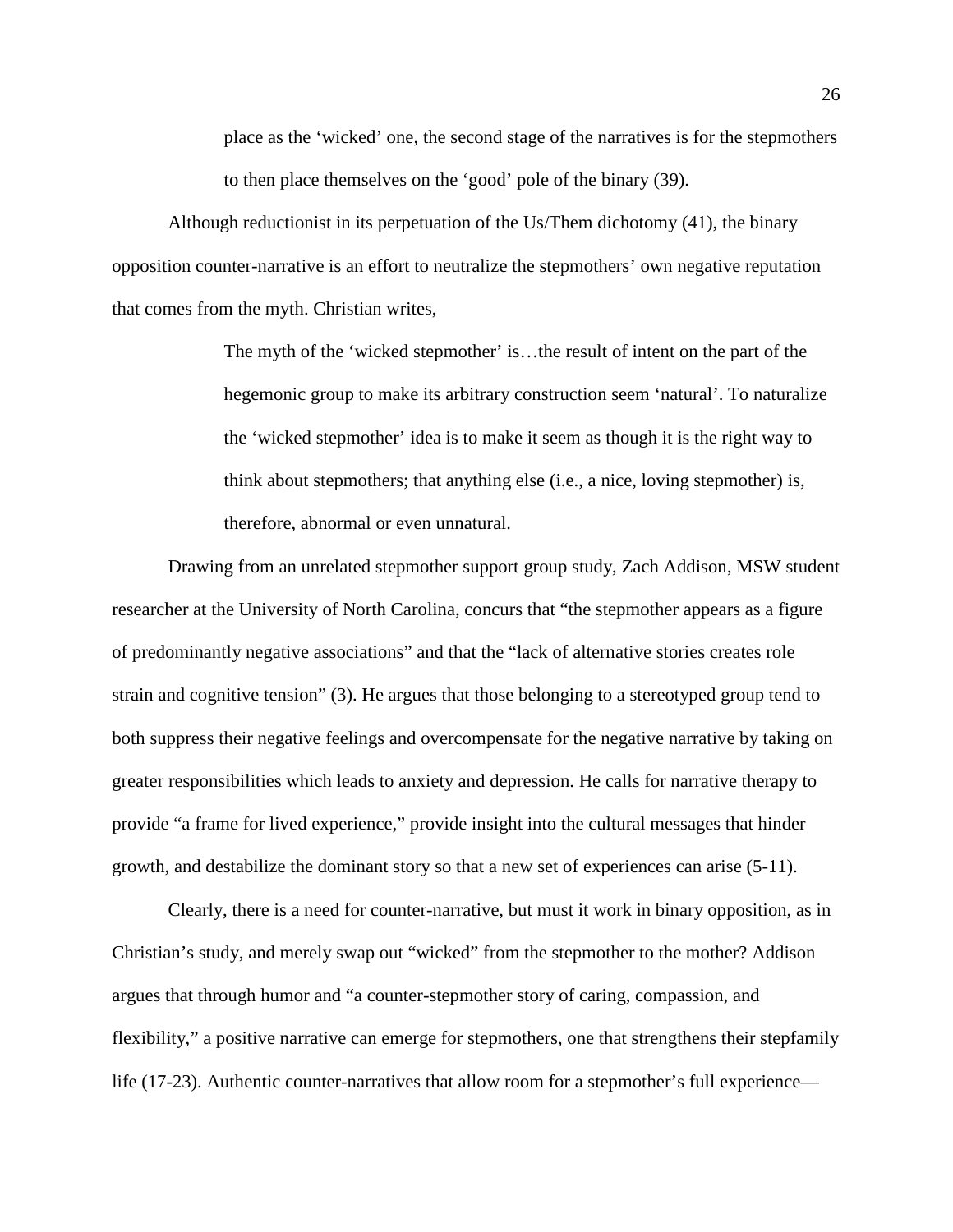the difficulties along with the joys, the imagined narratives along with the real—help lift the "invisible burden of fantasy" which stepmothers carry. Counter-narrative expressions fill the voids that come with the stepmother role (Hoffman).

The anthology *My Father Married Your Mother: Writers Talk about Stepparents, Stepchildren, and Everyone in Between* offers such counter-narratives. In her introduction, editor Anne Burt remembers taking her then-three-year-old daughter to a marionette performance of "Hansel and Gretel." In preparation, she warns her daughter that there would be a witch character in the story. Her daughter asks if the stepmother is a witch. Burt writes, "It's a logical question, given that in the fairy tale she loves and fears the most, *Snow White*, stepmother and witch are interchangeable." She explains to her daughter that not all stepmothers are evil, but then remembers that in "Hansel and Gretel," the show they were about to watch, the woodcutter's children are indeed sent off to starve in the forest by their stepmother. Burt then wonders about her fiancé's daughter, who is also three years old, and the relationship they will have when Burt becomes her stepmother and her own daughter becomes the stepsister (20).

> The task of becoming someone Delayna can trust seems Herculean; when she is afraid of evil stepmothers and stepsisters, she knows—and I know—that I am powerless to keep them at bay. And this is how I finally realize, on the brink of becoming a stepmother myself, that the myth of the blended family is a lie (21).

Understanding that she carried her own narrative about the wicked stepmother into the beginnings of her new relationship, Burt writes, "I need[ed] to look the Evil Stepmother right in the eye." Finding no brutally honest essays to offer real life stories, she reached out to writers, requesting literary essays "with no agenda other than telling the truth" (25). The result was *My Father Married Your Mother*, and it delightfully contains deeply honest—occasionally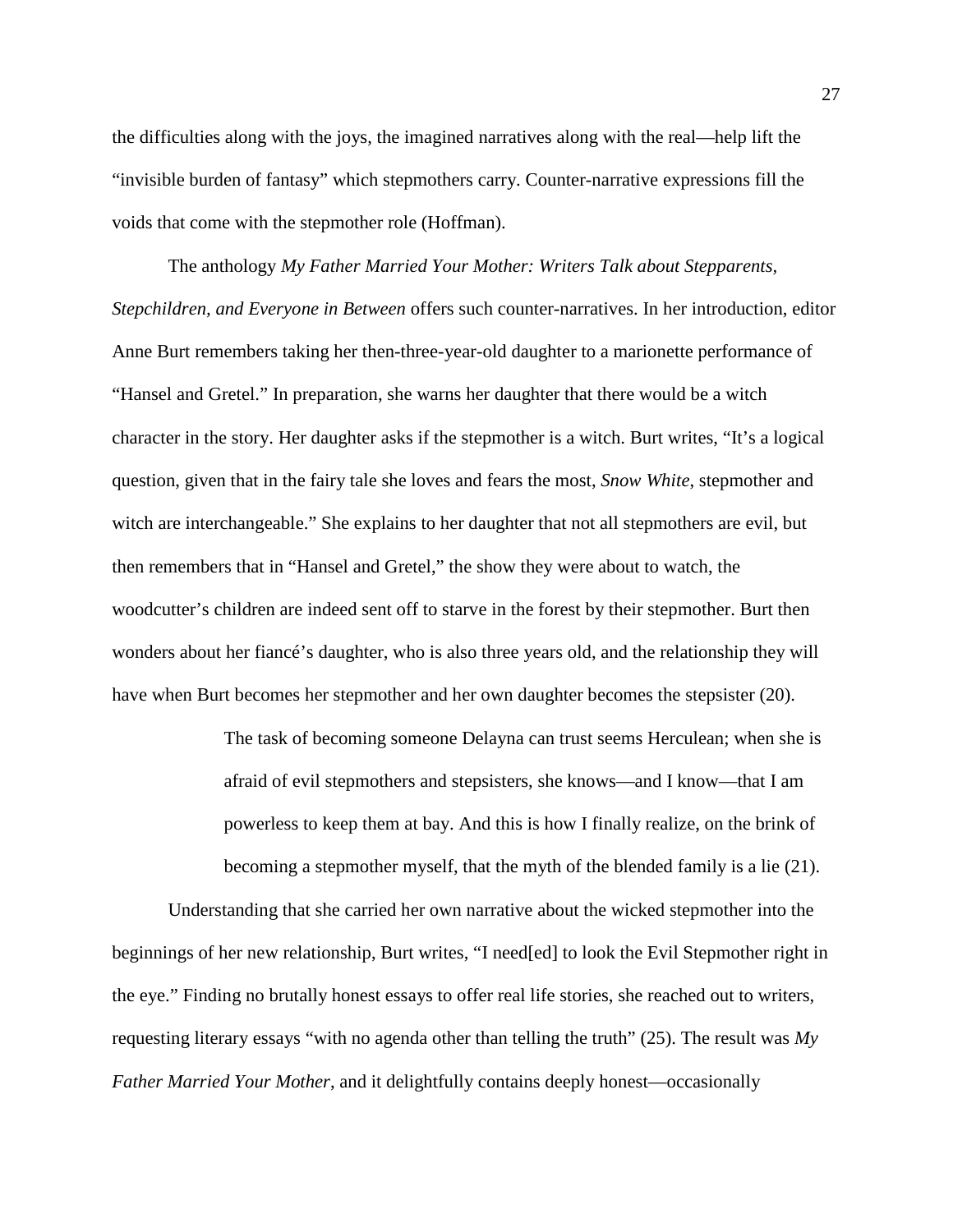mercilessly so—essays by all branches of the knotty stepfamily tree, hetero- and homosexual marriages alike. The essays touch on many complicated formulations of second families, including several essays written by children whose stepparents also contributed to the anthology. The book contains pieces about stepparents, stepchildren, and stepsiblings; by children whose parents remarried after divorce, and also after widowhood; by children who lost their stepparents to a second divorce, and stepparents who lost their stepchildren; by parents whose spouses are their children's stepparents; by adult children whose parents remarried later in life; and by the three combinations of second-family remarriage, which include childless adults who marry parents, parents who marry childless spouses, and parents who marry parents.

In a survey of the essays in *My Father Married Your Mother*, the wicked trope appears alive and well. As Allison Christian found in her stepmother support group study, "it is necessary for voices that had been marginalized to connect to hegemonic traditions as a way to somehow free themselves from its power" (42). It was only by first embracing the myth that the marginalized stepmothers in Christian's study were then able to reassign the roles. Like in the study, the difference between the wicked trope in *My Father* and the classic fairy tales is that in their connection with the narrative, the essayists grapple with it, dismantle it, reassign it, or entirely sidestep it. In "Step Shock," stepmother Candy J. Cooper writes, "Wicked Stepmother began to appear on my shoulder, and I brushed her away like dandruff" (237). Recognizing that the truncated fairy tale narratives neither give the stepmother's background prior to her entrance into the protagonist's family, nor chronicle the story that occurs after the "happily ever after," Barbara Kingsolver writes, "I understood the Prince Charming Theory of Marriage…I did not completely understand that another whole story *begins* there, and no fairy tale prepared me" (267). After all, once the heroine grows up and marries her prince, who is to say their marriage is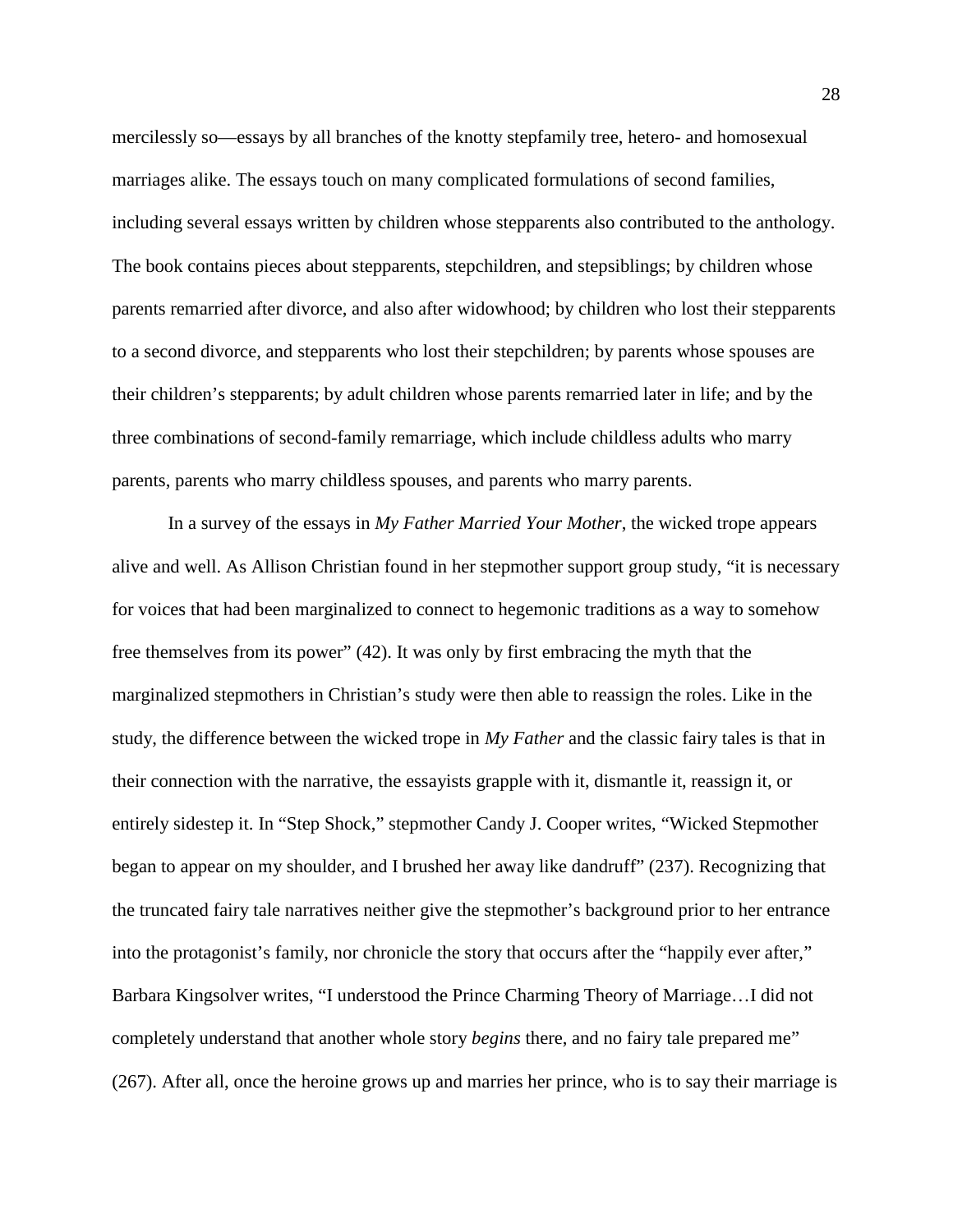not later annulled? Whose stepmother does Cinderella become? By confronting the narrative, the grey areas between good and wicked rise to the surface.

In his essay "On Having a Stepmother Who Loves Opera," stepson Andrew Solomon gets to the very heart of the stepmother's predicament. Reflecting on being an adult child when his widowed father remarried, he writes, "I have always been fascinated by difficult loves, and stepmothers, as the fairy tales all tell, are inherently a challenge" (57-60).

Regardless of whoever she was before, a woman who accepts the role of stepmother becomes a difficult love, and there are many reasons for the stepmother's complex position. In her article "Why is Stepmothering More Difficult Than Stepfathering?" Rose Marie Hoffman writes, "Expectations held by the stepmother and by the stepchildren are more likely to be either overly hopeful or overly negative rather than realistic."

> Unguided by norms, role clarity, or realistic expectations, the stepmother works to "make up for the past" experiences of the stepchildren, only to come to the awareness that she is overwhelmed, frustrated, and less committed to them than she believes she should be. In turn, her stepchild(ren) may react to her frustration, recoiling from their own thwarted fantasies and unmet expectations (Hoffman).

In her essay, "Nature's Perfect Blend: A Work in Progress," stepmother Lizabeth Kingsley ruminates on this nebulous territory:

> I make much of this up as I go:…how to maintain trust among stepchildren who may still be figuring me out; …how to strengthen my rubber exterior so the disrespect lobbed at me by my kids bounces off; how to know when to advocate for us as a family and when to back off if one of us doesn't feel quite on board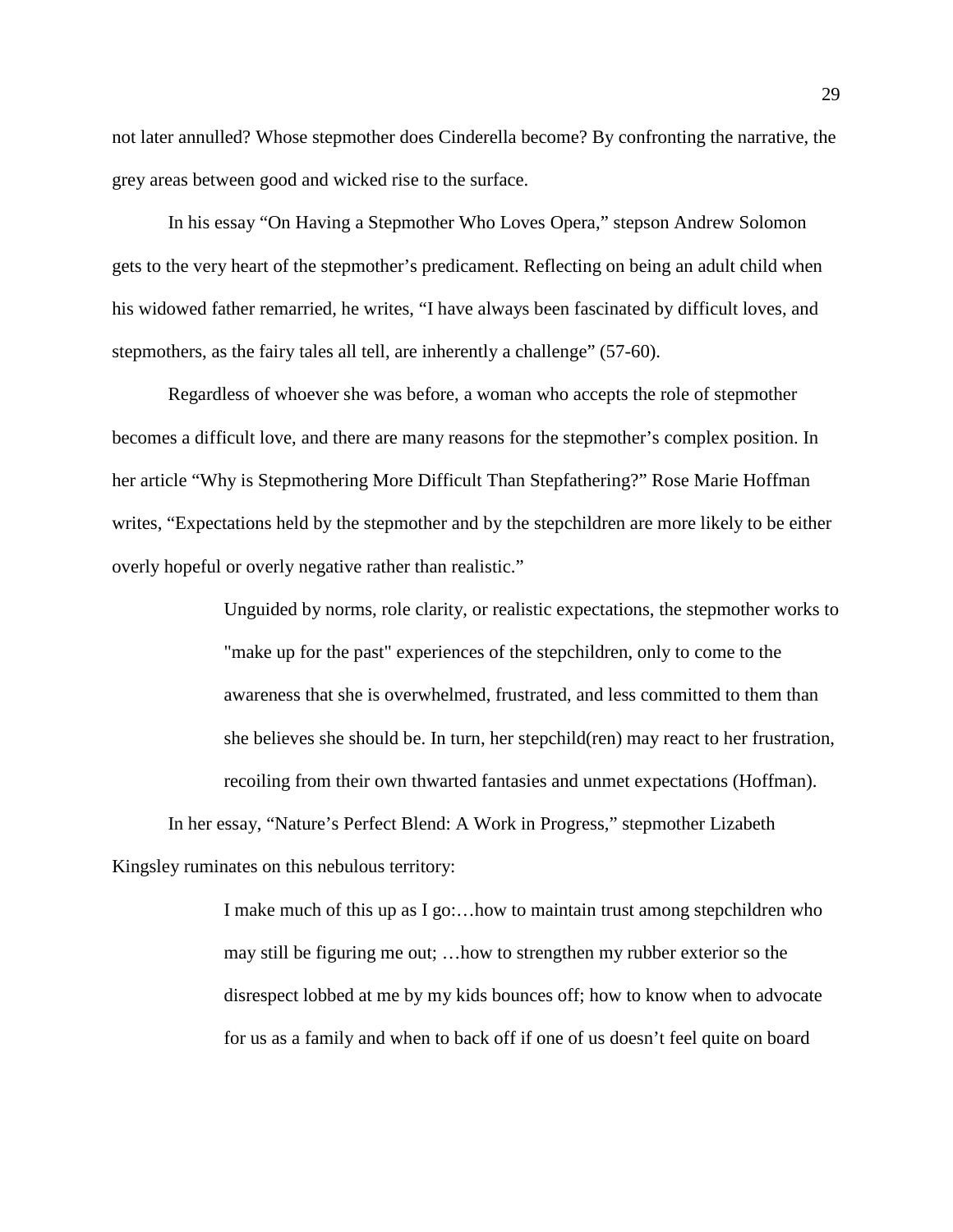with that designation; and how to get out of my head and put my relationship first… (Kingsley 37).

One of the problems is that there are very few role models to which stepmothers and children can turn for meaningful advice. Hoffman writes, "[T]he few models that do exist are often restricted to popular fairy tales where the relationship between the stepmother and stepchild is characterized by an innocent child hated and abused by a 'wicked' stepmother." Add to this the lack of genetic ties between the child and the stepmother, and the many lost formative years to create the natural loving bonds between infant and parent. In addition, a parent's death or the unraveling of a marriage often means that the stepmother frequently walks into a household still reverberating from a previous disaster. In her essay, "Who Will This Be to Me," stepmother Betsy Graziani Fasbinder writes about how she and her seven-year-old stepson piece together a new family tree in anticipation of her marriage to his widowed father. She wonders, "Perhaps my family was to be the dowry I'd bring to this little boy who had lost so much." When he tries calling her *mom* she realizes, "This son of the man I loved was becoming my son," but soon the boy returns to calling her *Betsy*, and Fasbinder feels shamed and disappointed. "Moms die, you know," her stepson later says. "I think it's maybe safer if you're just Betsy" (8-10).

Commonly, whether from death or divorce, the child struggles with mixed feelings between the biological mother and the stepmother (Hoffman). Wednesday Martin writes that many stepchildren feel loyalty binds to their mothers, and feel tremendously conflicted in their affection towards the stepmother (Martin *Real Reason*). This scenario is one of the main plot points in the 1998 film *Stepmom*. In the film, speaking about the stepmother, the daughter asks her mom, "Mom, if you want me to hate her, I will."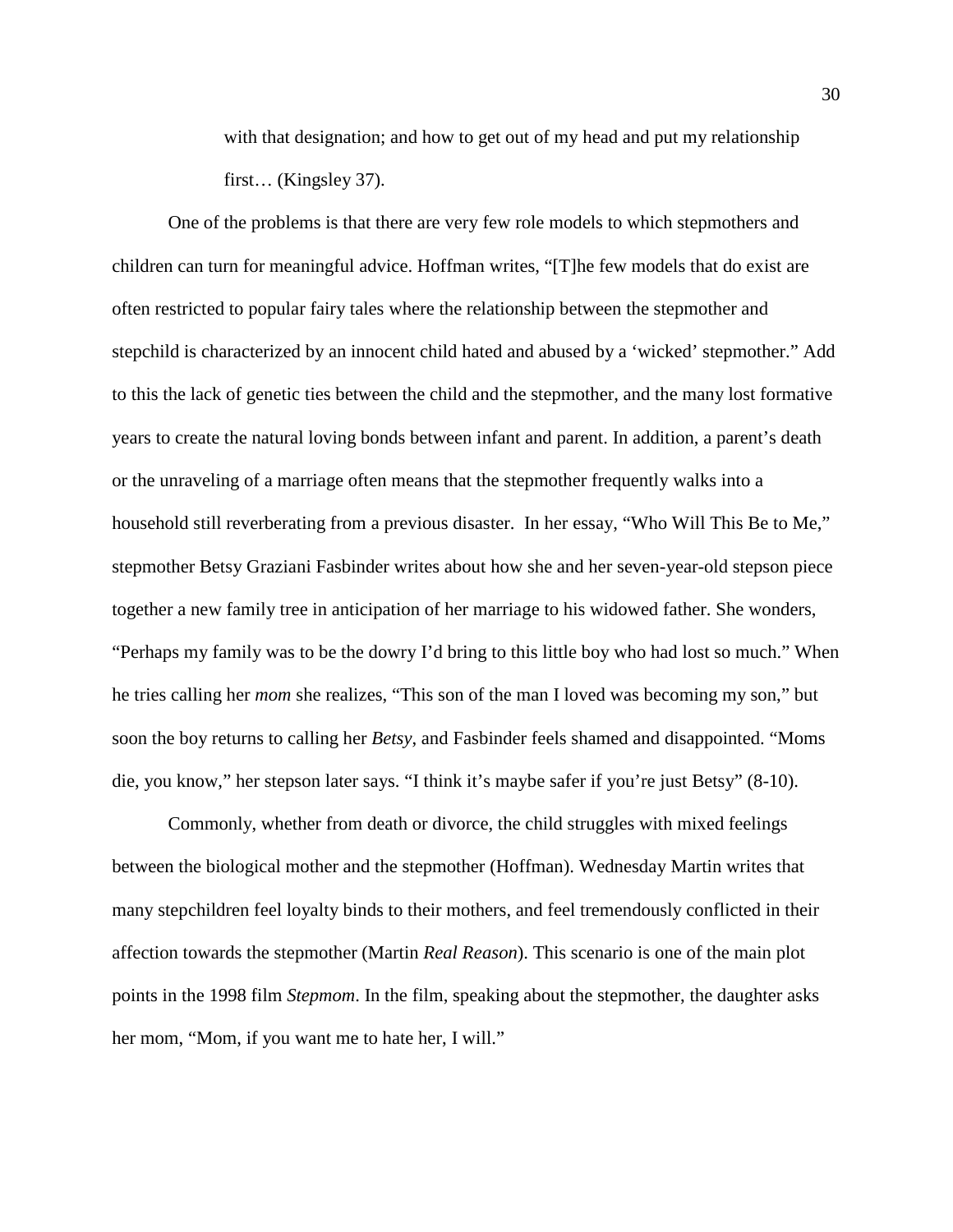Often, a stepchild who "hates" stepmom feels that in doing so she is expressing solidarity with her mother. If mom would explicitly give her permission to like her stepmother, and let her know that being nasty to stepmom is not an option, the behavior, and the resentment it stems from, would likely vanish (Martin *Why It's Easier)*.

Mother and stepmother Cynthia Whitcomb's essay "It's a Mom Thing" is about understanding the loyalty conflicts that children feel, but also about the pain that the stepmother feels when the stepchild brushes her off, and how, for stepparents, sometimes love is an act of fake-it-till-you-make-it. She writes, "Sam was named for his mom, was a redhead like her and had gotten the message, stated or subliminal, that he'd better be loyal to his one and only mother… so an invisible line was drawn in the sand between Sam and me. One I was determined to obliterate" (120). After many conflicts with four-year-old Sam, she writes,

> I needed to find a way to love Sam like I did the other three kids. I wanted to feel love. To be filled with it like Biblical grace. But we can't control our feelings. They just come and go with minds of their own…

And [then] I felt it. I choked up and loved the hell out of that little boy. Here's the thing about love. It's a verb, not an emotion. You love as an action. You just do it. And when you do, the feeling will follow…

Not long after that night Sam started calling me "mom." We still had our ups and downs, but we were thereafter on hugging terms and having two moms started to seem like the most normal thing in the world (122-124).

Like Whitcomb, the stepmother is often caught between her affection for the child she mothers and the fact that she is not biologically the mother. "I had taken to calling my stepchild,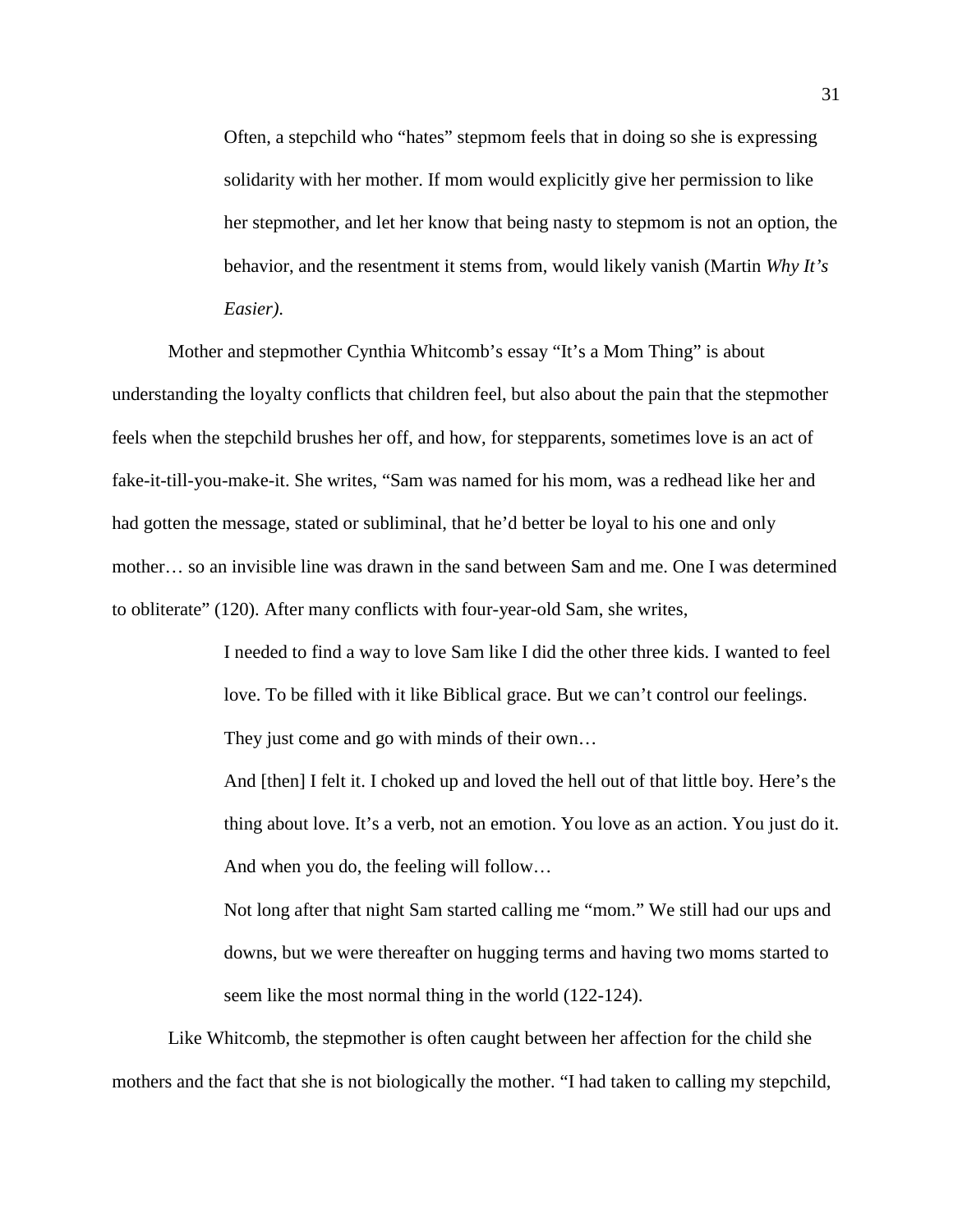quite simply, my daughter, because honestly, I don't make a separation in my mind or my heart, nor does her father, so why is it anyone's business in casual conversation?" writes stepmother Jude Callirgos in her Huffington Post blog. C.S. O'Cinneide, a mother who remarried when her two children were young, explains some of the difficulty with step-titles:

> "[They] are words that come with emotional and stereotypical baggage that can weigh heavy around the necks of a blended family. Blame pop culture or bad breakups or Disney, but the fact is the stigma remains…

The 'step' is not diminutive, it is divine. For these are the roles that we play not because we are expected to, or because we have to, but because we choose to out of love, out of loyalty" (44).

Unlike Fasbinder's scenario in which she married a widow, part of the difficulty for many stepmothers is not just the dynamics with the stepchild, but the dynamics with the child's other parent. It is children, not marriage, that truly cement the "til death do us part" line of the marriage vows. When a partner comes with kids, the ex-spouse who comes as part of the package is an entirely unique aspect of the relationship. In "Circling the Sacred Fire," Melanie Mock writes about the complications of sharing the parenting responsibilities with her partner's ex.

> Rearranging plans to fit an every-other-weekend custody schedule. Stepping into well entrenched family traditions that were baffling and mysterious to me. Figuring out whether to sit near (or far) from ex-spouses at ball games and recitals. Splitting holiday time and vacations and rites of passage with another woman I had nothing in common with, and about whom I knew nothing. Nothing,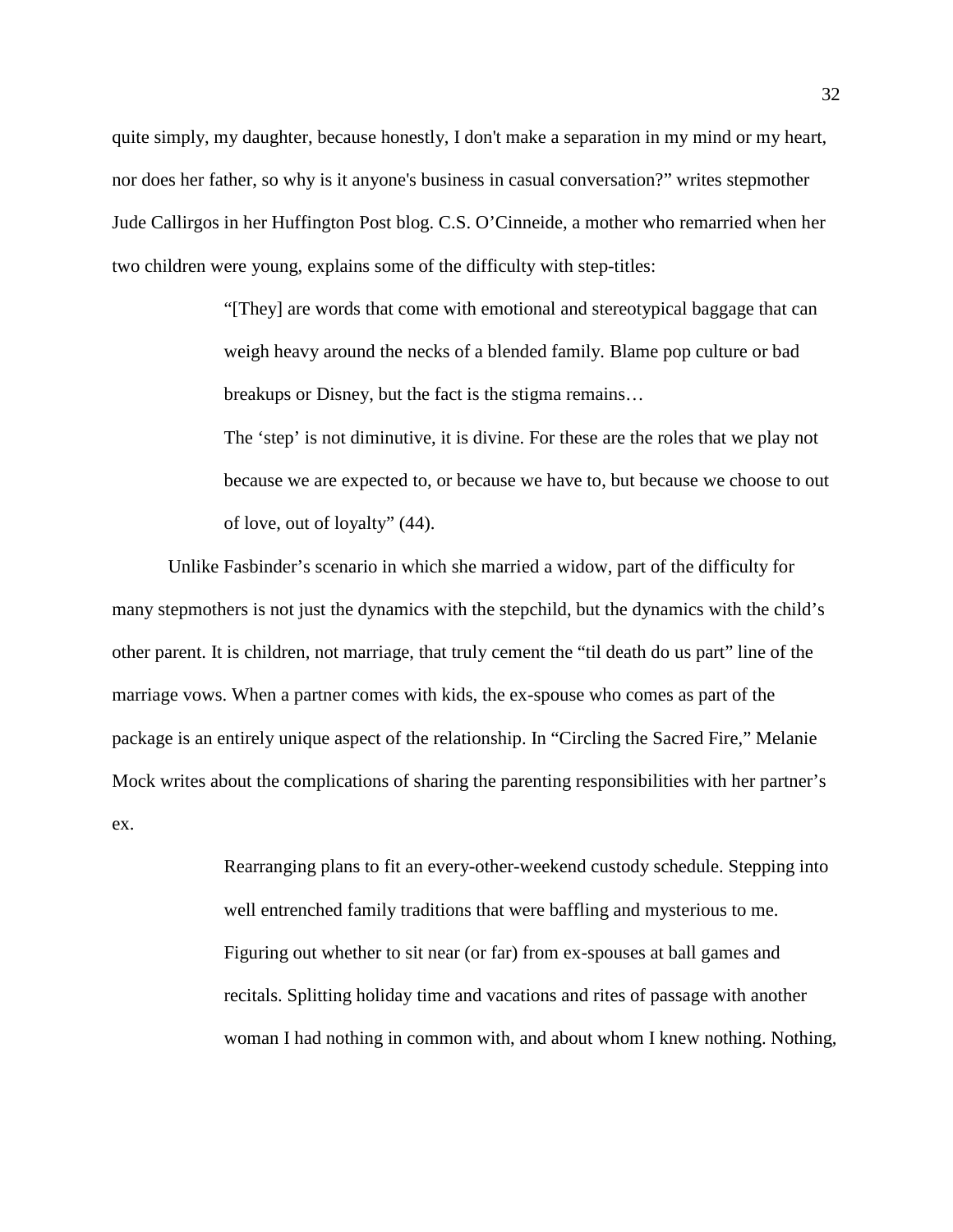that is, except that she has a history with my spouse, and that together they bore and raised the two children (Mock 62).

The baffling family traditions are tricky to navigate, but divergent household rules and values are perhaps more so. In her essay "Stone Soup," Kingsolver uses the term "bi-nuclear" in response to the first-family term for a nuclear family. For many, bi-nuclear might conjure the image of a bi-solar system in which satellite planets circle between two suns, and better describes the notion of a child orbiting around and between two parenting households (Kingsolver 274). The exposure to two households' different values can be richly rewarding for a child's upbringing, but it can also add distress to the stepmother's relationships in the family. In circumstances where communication between the biological mother and father is strained, the stepmother is often caught in the middle as the child finds the gaps and learns to game the system. Wednesday Martin writes, "A stepmother who brings such behavior to light with the intent of helping a stepchild become a more honorable and trustworthy person is likely to incite fireworks rather than change." However, she adds, "If cooperative co-parenting is the ideal, parallel parenting is the norm." Researchers have found that with parallel parenting, rules and values may vary between the two households, but that children are remarkably adaptive (Martin *Stepmother* 160-161). In a bi-nuclear family, children have a sense of not just two sets of rules, but two sets of parents, and tend to adjust exceptionally well.

For the many real-life families that do not fall into the nuclear-framework, we need counter-narratives to balance the lopsided stereotype, to console these underappreciated partners who step in mid-rearing to help raise the children, and to provide inspiration for how others work their way through the many complicated emotions and scenarios that come with second families. Many of the personal essays quoted here were gathered by editor, essayist, and family therapist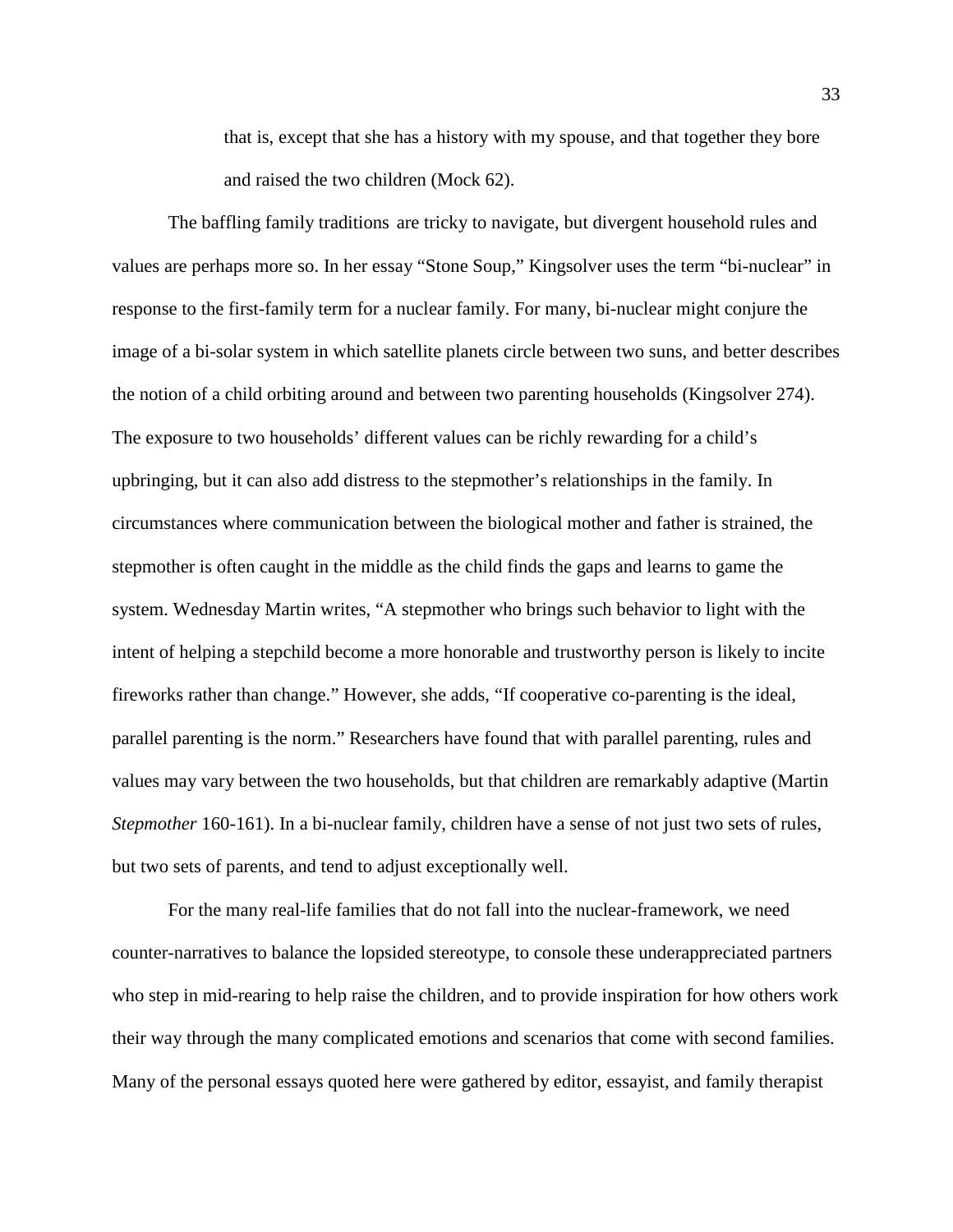Samantha Waltz for *Blended,* a newly released anthology. Like Anne Burt's work with *My Father Married Your Mother,* Waltz collected these essays because she is a stepmother in search of a counter-narrative to the wicked trope. She compiled these stories in the hopes of showing a model for "creating order and peace out of a tangle of step relationships," and for offering consolation when order and peace is not possible (Waltz xvi).

In *Blended*'s foreword, Ariel Gore writes, "In my family, we don't have children who are reared in one household by their two biological parents. It's just not the way we do things" (Waltz xvii). To say that nuclear is the only norm in our contemporary culture ignores the fact that many variations on the family theme have been common practice throughout the world for much of history. That stepmothers have been demonized, or biological mothers heralded, or firstfamilies valorized is a fact of particular literary or cultural values reflecting a time and place. There is validity, perhaps, in examining the old Grimm tales and the rest of their ilk to find consolation in their reflection or symbolic depictions of the natural phases and patterns of life. Those tales are not going anywhere; they will continue to be re-told, re-imagined, re-examined. However, stepmothers and their families can find their own consolation in the emergence of contemporary narratives that include all the many varieties of families, and the many ways to be a parent. As Ariel Gore writes in *Blended*:

> So we learn as we go. We make mistakes, and try to imagine what it's like to stand in each other's shoes. New commitments are fragile, exciting, terrifying. Old bonds are complicated. And as our love for each other flows on in all its changing forms—easy and tense—we grow up. And that's the goal with all of this, isn't it? Growing up and learning to see and accept our families for what they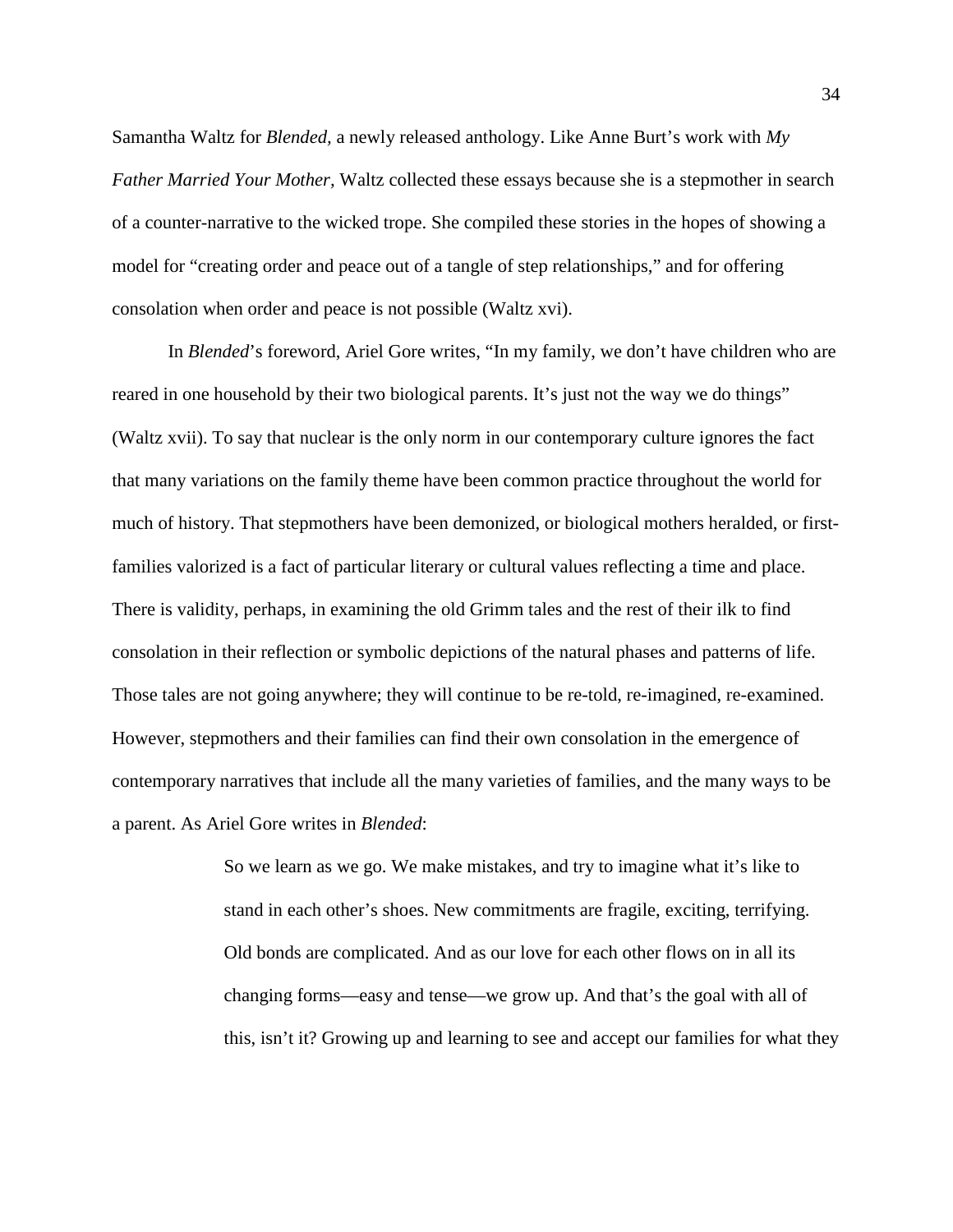are rather than getting stuck in our individual and preconceived ideas about what "family" should be like (Waltz xx).

© Arielle Silver 2015 All Rights Reserved.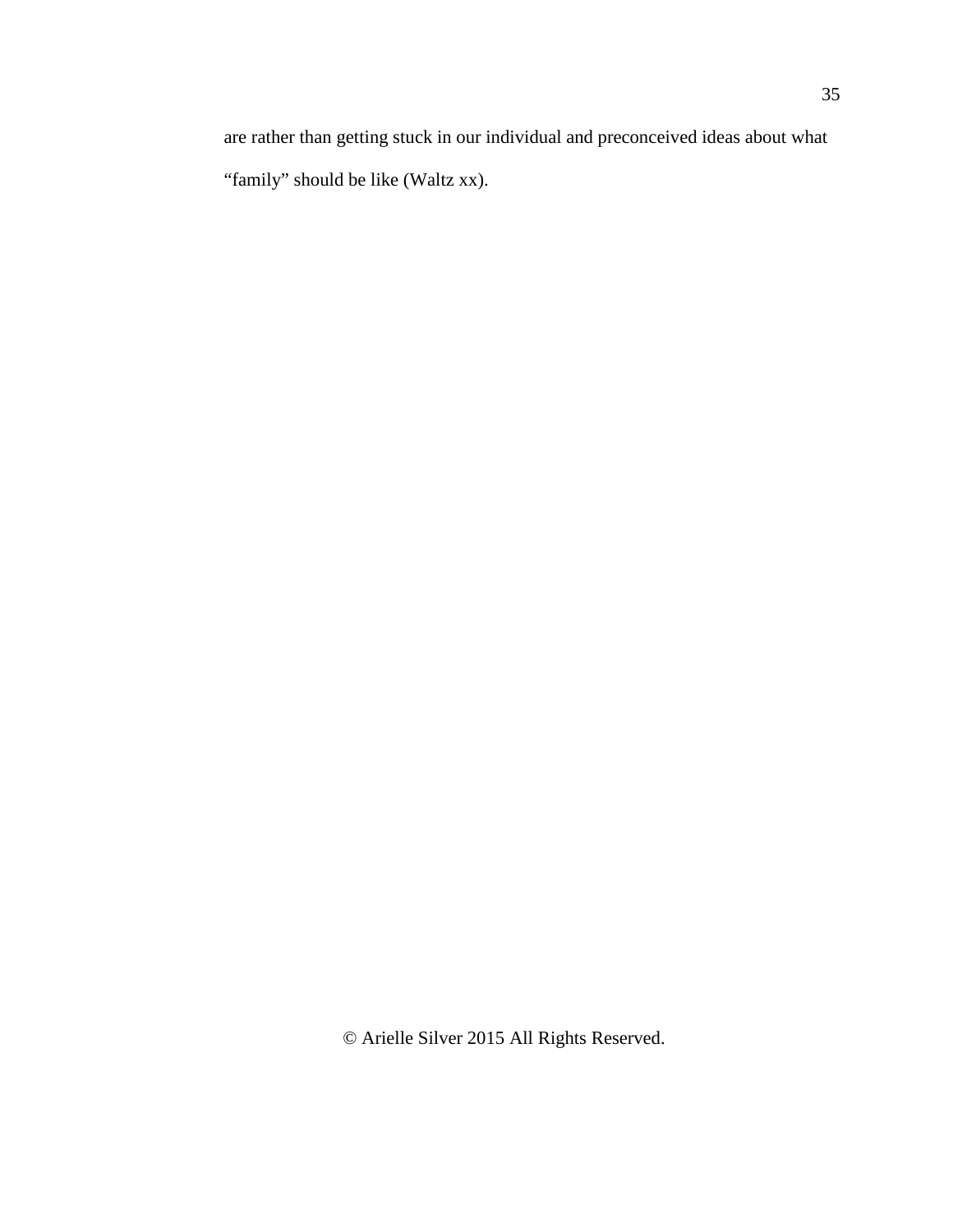## Works Cited

- Acocella, Joan. "Once Upon a Time: The Lure of the Fairy Tale." *New Yorker* 23 July 2012. Web. 5 Jan. 2015
- Addison, Zach. "Transforming the Story: Narrative Applications to a Stepmother Support Group." [<http://ssw.unc.edu/rti/presentation/PDFs/stepmothersupport.pdf.](http://ssw.unc.edu/rti/presentation/PDFs/stepmothersupport.pdf)> Web. 17 Feb. 2015.
- Alexander, Stephanie. "Sympathizing with the Wicked Stepmother." *The Cracked Slipper.*  [<http://blog.thecrackedslipper.com/index.php/2011/04/10/sympathizing-with-the-wicked](http://blog.thecrackedslipper.com/index.php/2011/04/10/sympathizing-with-the-wicked-stepmother/)[stepmother/>](http://blog.thecrackedslipper.com/index.php/2011/04/10/sympathizing-with-the-wicked-stepmother/) 10 Apr. 2011. Web. 30 Mar. 2015.
- Appelo, Tim. "Casey Kasem's Daughter on Her Stepmother: 'I Want This Evil Woman in Jail'" *The Hollywood Reporter*. Entertainment Group, 13 June 2014. Web. 21 Feb. 2015. <http://www.hollywoodreporter.com/news/casey-kasems-daughter-her-stepmother-711663>.
- Bettleheim, Bruno. *The Uses of Enchantment: The Meaning and Importance of Fairy Tales.* New York: Alfred A. Knopf, 1985. Print.
- Burt, Anne, ed. *My Father Married Your Mother: writers talk about stepparents, stepchildren, and everyone in between*. New York: W.W. Norton, 2006. Print.
- Callirgos, Jude. "I Would Like A Cooler Title Than 'Stepmother'" *Huffington Post*. TheHuffingtonPost.com, 28 Nov. 2012. Web. 1 Apr. 2015.
- Christian, Allison. "Contesting The Myth Of The 'Wicked Stepmother': Narrative Analysis Of An Online Stepfamily Support Group." *Western Journal of Communication* 69.1 (2005): 27-47. Communication & Mass Media Complete. Web. 5 Jan. 2015.
- Cooper, Candy J. "Step Shock." *My Father Married Your Mother: writers talk about stepparents, stepchildren, and everyone in between*. Ed. Anne Burt. New York: W.W. Norton, 2006. 234-244. Print.
- Fasbinder, Betsy Graziani. "Who Will This Be to Me." *Blended: Writers on the Stepfamily Experience.* Ed. Samantha Ducloux Waltz. Berkeley: Seal, 2015. 6-11. Galley PDF.
- Grimm, Jacob, and Wilhelm Grimm. *The Annotated Brothers Grimm: The Bicentennial Edition*. Trans. Maria Tatar. New York: W.W. Norton, 2004. Print.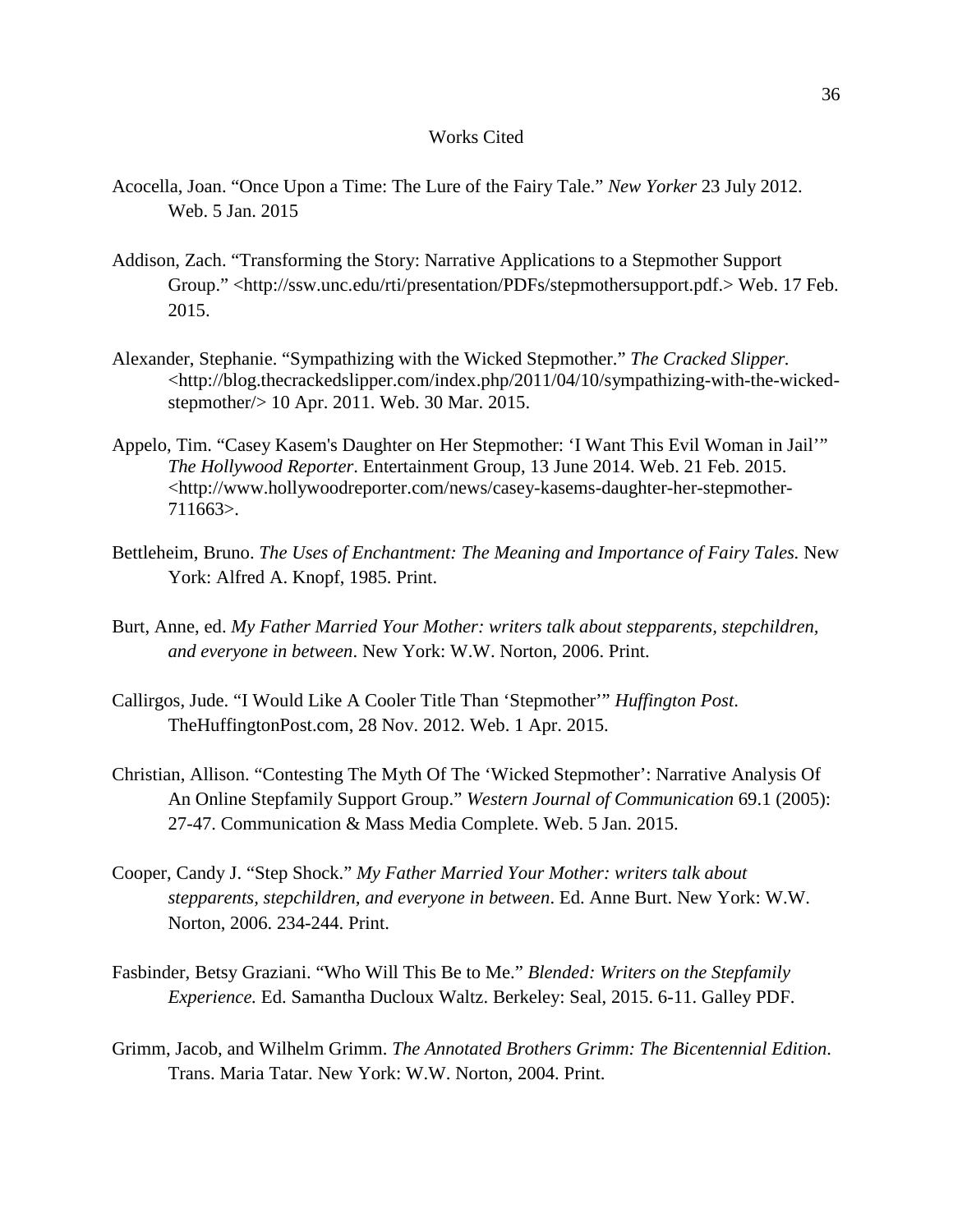- ---. *The Original Folk and Fairy Tales of the Brothers Grimm: Complete First Edition.* Trans. Jack Zipes. Princeton: Princeton University, 2014. Print.
- Hewitt-White, Caitlin. "The Stepmother in the Grimms' Children's and Household Tales." *Journal of the Association for Research on Mothering* 5.1 (2014): 121-34. Web. 28 Jan. 2015. [<http://pi.library.yorku.ca/ojs/index.php/jarm/article/viewFile/1920/1129>](http://pi.library.yorku.ca/ojs/index.php/jarm/article/viewFile/1920/1129).
- Hoffman, Rose Marie. "Why Is Stepmothering More Difficult Than Stepfathering?" *National Stepfamily Resource Center*. The National Stepfamily Resource Center, 1 June 1995. Web. 5 Jan. 2015.
- Hughes, Ian. "Boy Found Alive after Being Battered, Strangled and THROWN into Quarry by Evil Stepmother." *The Daily Mirror* 28 Oct. 2014. MGN Ltd. Web. 21 Feb. 2015. <http://www.mirror.co.uk/news/world-news/boy-found-alive-after-being-4485012. Web>.
- "Judge Sentences 'Evil Stepmother' to 20 Years." *www.nbcnews.com*. NBC News Digital, 8 July 2014. Web. 21 Feb. 2015. <http://www.nbcnews.com/news/us-news/judge-sentencesevil-stepmother-20-years-n151156>.
- Kiernan, Bette U. "The Uses of Fairy Tales in Psychotherapy." [<http://web.mit.edu/comm](http://web.mit.edu/comm-forum/mit4/papers/Kiernan.pdf)[forum/mit4/papers/Kiernan.pdf>](http://web.mit.edu/comm-forum/mit4/papers/Kiernan.pdf). Web. 28 Jan. 2015.
- Kingsley, Lizabeth. "Nature's Perfect Blend: A Work in Progress." *Blended: Writers on the Stepfamily Experience.* Ed. Samantha Ducloux Waltz. Berkeley: Seal, 2015. 29-37. Galley PDF.
- Kingsolver, Barbara. "Stone Soup." *My Father Married Your Mother: writers talk about stepparents, stepchildren, and everyone in between*. Ed. Anne Burt. New York: W.W. Norton, 2006. 265-275. Print.
- Laythe, Joseph. "The Wicked Stepmother?: The Edna Mumbulo Case of 1930." *Journal of Criminal Justice and Popular Culture* 9.2 (2002): 33-54. University at Albany, SUNY. Web. 19 Feb. 2015. <http://www.albany.edu/scj/jcjpc/vol9is2/laythe.html>.
- Lindenauer, Leslie J. *I Could Not Call Her Mother: The Stepmother in American Popular Culture, 1750-1960.* Lanham, MD: Lexington, 2014. Print.
- Leonard, Amy. De Anza College. Web. 28 Jan. 2015. <http://www.deanza.edu/faculty/leonardamy/archetypes.pdf>.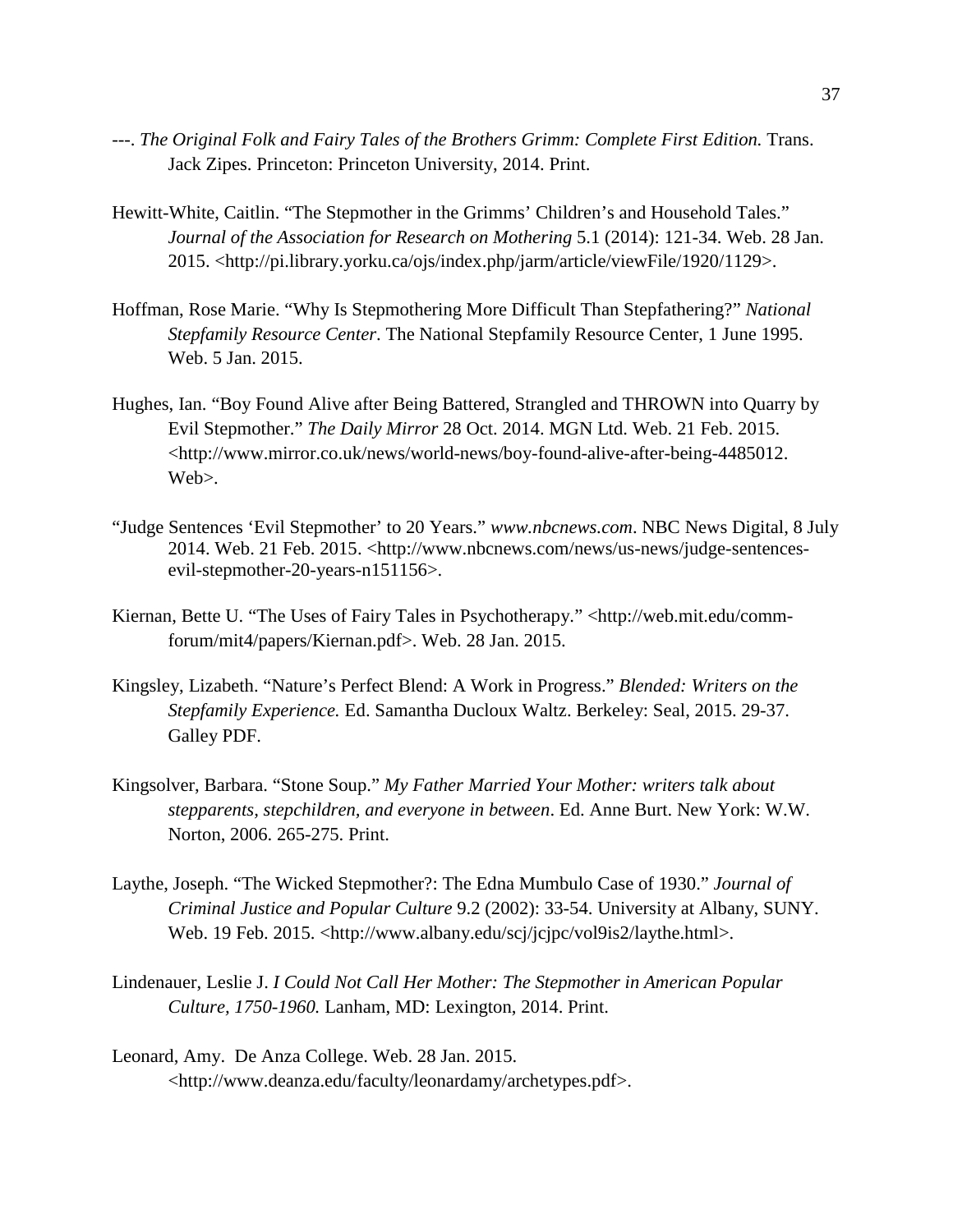- Martin, Wednesday. "Profiling Stepmothers." Wednesday Martin: 8 May 2009. [<http://wednesdaymartin.com/blog/profiling-stepmothers/>](http://wednesdaymartin.com/blog/profiling-stepmothers/). Web. 30 March 2015.
- **---**. "The Real Reason Children (and Adults) Hate their Stepmothers." *Psychology Today*. Sussex Publishers, 19 Oct. 2009. Web. 1 Apr. 2015.
- **---**. *Stepmonster.* Boston: Houghton Mifflin Harcourt, 2009. Print.
- **---**. "Why It's Easier to Love a Stepfather Than a Stepmother." *Psychology Today*. Sussex Publishers, 21 June 2011. Web. 1 Apr. 2015.
- McHugh, Maureen. "The Evil Stepmom." Https://becomingastepmom.wordpress.com. 8 Oct. 2008. Web. 5 Jan. 2015. <https://becomingastepmom.wordpress.com/tag/maureenmchugh/>.
- Mock, Melanie. "Circling the Sacred Fire." *Blended: Writers on the Stepfamily Experience.* Ed. Samantha Ducloux Waltz. Berkeley: Seal, 2015. 55**-**66. Galley PDF.
- O'Cinneide, C.S. "Family Role Play." *Blended: Writers on the Stepfamily Experience.* Ed. Samantha Ducloux Waltz. Berkeley: Seal, 2015. 38**-**45. Galley PDF.
- O'Neill, Thomas. "Guardians of the Fairy Tale: The Brothers Grimm." http://www.nationalgeographic.com/. National Geographic Society, 1 Jan. 1999. Web. 5 Jan. 2015. <http://www.nationalgeographic.com/grimm/article.html>.
- Ritchie, Isa. "Inner Tyrant: the evil stepmother archetype." *Living in the Forest. <*[http://livingintheforest.com/2013/08/20/inner-tyrant-the-evil-stepmother-archetype/>](http://livingintheforest.com/2013/08/20/inner-tyrant-the-evil-stepmother-archetype/). 20 Aug. 2014. Web. 30 Mar. 2015.
- Robinson, Roxana. "Wicked." *My Father Married Your Mother: writers talk about stepparents, stepchildren, and everyone in between*. Ed. Anne Burt. New York: W.W. Norton, 2006. 118-126. Print.
- Schectman, Jacqueline M. *The Stepmother in Fairy Tales: Bereavement and the Feminine Shadow.* Boston: Sigo, 1993. Print
- Schmiesing, Ann. "Mütter Und Anti-Mütter In Den Märchen Der Brüder Grimm. By Nathalie Blaha-Peillex. *Tübingen*: *Tübinger Vereinigung für Volkskunde*, 2008." *Marvels & Tales* 24.2 (2010): 347-350. Literary Reference Center Plus. Web. 5 Jan. 2015.